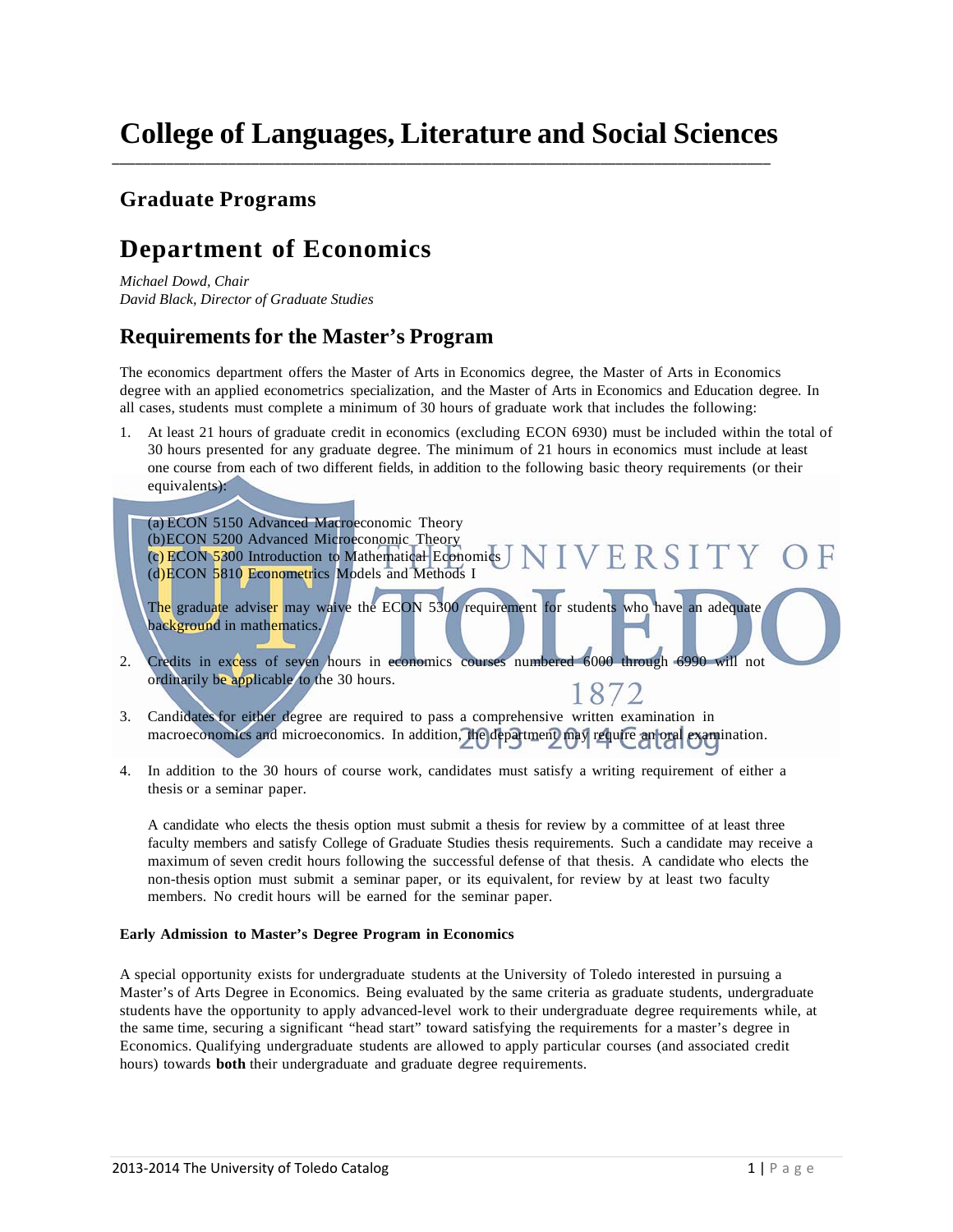If accepted into this program undergraduate students may register for up to 3 graduate-level Economics courses (9 credit hours). Because the M.A. degree in Economics requires 30 credit hours of graduate-level work, students who complete 9 of those hours as an undergraduate student have to complete only 21 additional credit hours as a graduate student to receive their master's degree.

Undergraduate students with a declared major or minor in Economics and a cumulative GPA in Economics courses of 3.3 or higher are eligible for this program. Students accepted into this program must consult and receive prior approval from the Department of Economics' graduate director as to which courses at the University of Toledo may be applied for dual credit toward both undergraduate and graduate degree requirements. Students interested in this program are encouraged to speak with the Department of Economics' Chair, graduate director, or undergraduate advisor for additional information and the application form for this program

## **Specialization in Econometrics**

The master's program with an applied econometrics specialization is designed to afford interested, wellqualified candidates for the master's in economics an opportunity to study econometrics on a more intensive and applied basis. The applied econometrics specialization would enable candidates to develop applied econometric skills through hands- on research combined with textbook-lecture learning.

The specialization in applied econometrics is an option in the M.A. program in economics. Students who elect the specialization option will normally need two full years of study to complete the program. In the first year, an M.A. candidate in the specialization will complete the regular M.A. core requirements, an additional econometric course (ECON 5820), and field/related course work. Further, the M.A. candidate is required to pass a written comprehensive examination in econometrics, as well as the usual written comprehensive examinations required of all students. In the second year of the program, the candidate will enroll in a sequence of two applied econometrics seminars (ECON 6810 and ECON 6820) and engage in thesis work.

### **Internships**

The department offers a public service internship, requiring seven credit hours of ECON 6940. In addition to ECON 6940, the intern is allowed to include up to three credit hours of either ECON 6900 or 6990 toward the 30 credit hours required for a Master of Arts degree. 1872

### **Master of Arts and Education**

## 2013 - 2014 Catalog

For the degree of Master of Arts and Education, students must meet requirements for the degree as stated in the Judith Herb College of Education graduate section of this catalog.

## **Department of English Language and Literature**

*Sara Lundquist, Chair*

*Carmen Phelps, Director of Graduate Studies, Advisor for Graduate Students in the Literature Concentration Douglas Coleman, Advisor for Graduate Students in the English as a Foreign Language Concentration*

### **Requirements for the Master's Program**

### **M.A. in English with a Concentration in Literature**

The M.A. degree (literature concentration) requires 33 hours of course work. Graduate students who are accepted into the program as teaching assistants are further required to take ENGL 6010 Seminar in English Instruction: Composition, an additional three-hour course, for a total of 36 hours earned separately from the degree.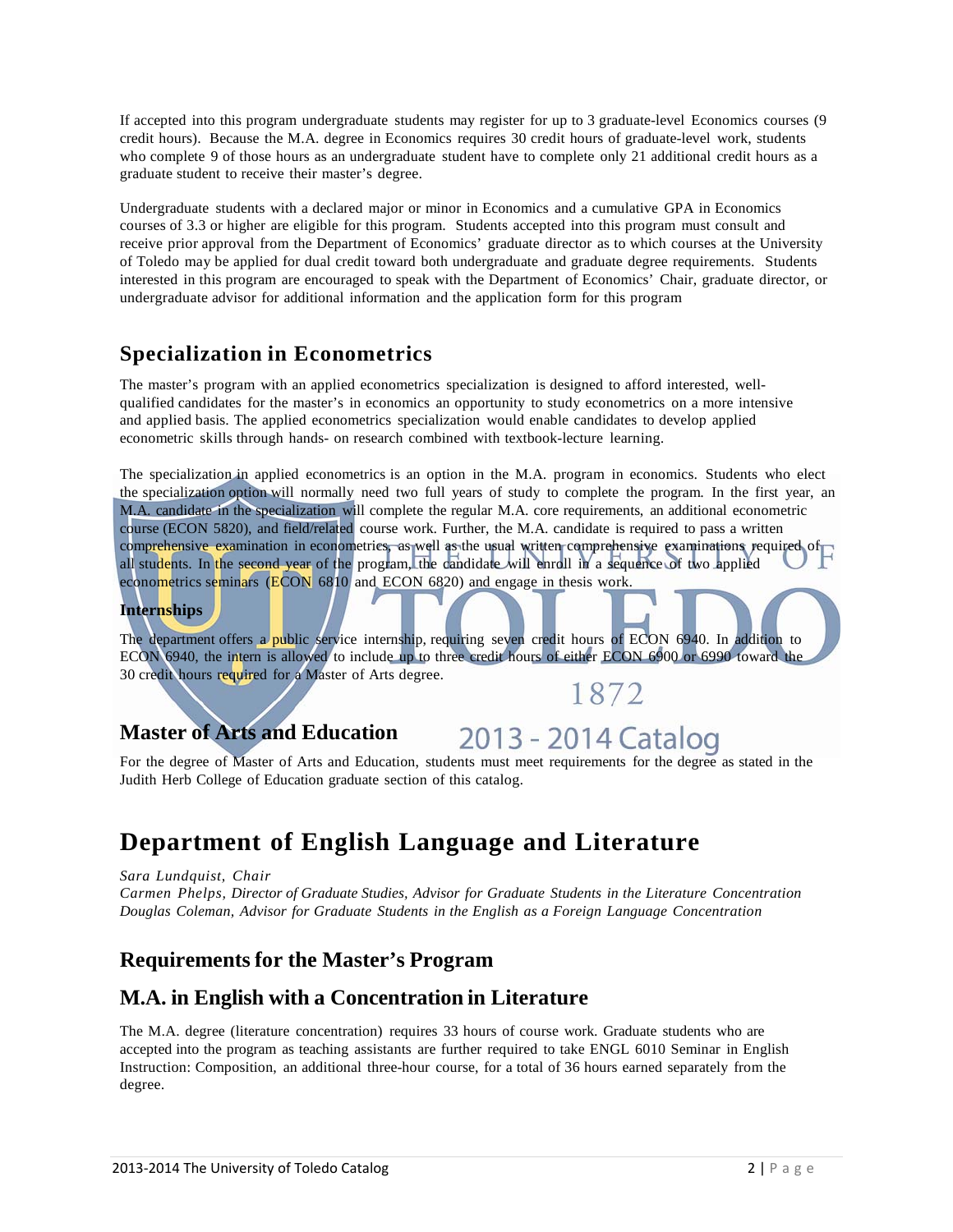All students working toward the Master of Arts with a concentration in literature must satisfy the following requirements:

- (a) The course work shall include
	- ENGL 5100 History of the English Language
	- **either** ENGL 5750 History of Literary Criticism
		- **or** ENGL 5780 Contemporary Literary Theories and Criticism
	- ENGL 5790 Approaches to Research in English; and two seminars (excluding instructional seminars see schedule of classes for seminar listings).

Students who have completed any of these course requirements or their equivalents at the graduate level before admission to the College of Graduate Studies may petition the director of graduate studies in English for substitutions.

- (b) Of the remaining 18 hours of course work for the degree, students may take a maximum of two courses from other departments in the humanities, fine arts or social sciences, as approved by the director of graduate studies. Students may count two creative writing courses and one independent study course toward the degree.
- (c) Candidates must successfully pass the MA Exam and submit a satisfactory MA Portfolio, details of which can be found on the department web site.

### **Certificate in the Teaching of Writing**

A certificate in the teaching of writing can be earned as part of the master's degree in English (either literature or English-as-a-Second-Language concentration). The certificate also can be earned separately from the degree.

The certificate is designed to offer continuing education for regional high school teachers of English and composition; to offer specialized education in composition to those earning master's degrees who wish to pursue work as teachers of writing at regional community colleges and area universities; and to provide graduate students with the opportunity to earn job credentials in composition, as well as in literature.

### **Application**

1872

Those applying for both the M.A. in English and the certificate in the teaching of writing program should submit application materials to the College of Graduate Studies. 2013 - 2014 Catalog

Those applying to work on the certificate alone must hold an undergraduate degree in English and submit an application form, a letter of interest, all college and graduate school transcripts, and two letters of recommendation.

#### **Requirements**

Fifteen hours of course work are required for completion of the certificate:

#### **Theory**

|  | ENGL 5780 Literary Theories and Criticism |
|--|-------------------------------------------|
|  | ENGL 5090 Current Writing Theory          |

### **Praxis**

ENGL 6010 Instruction in Composition

This course assumes experience in teaching. Those not presently teaching will be asked to work with a teacher to gain that experience.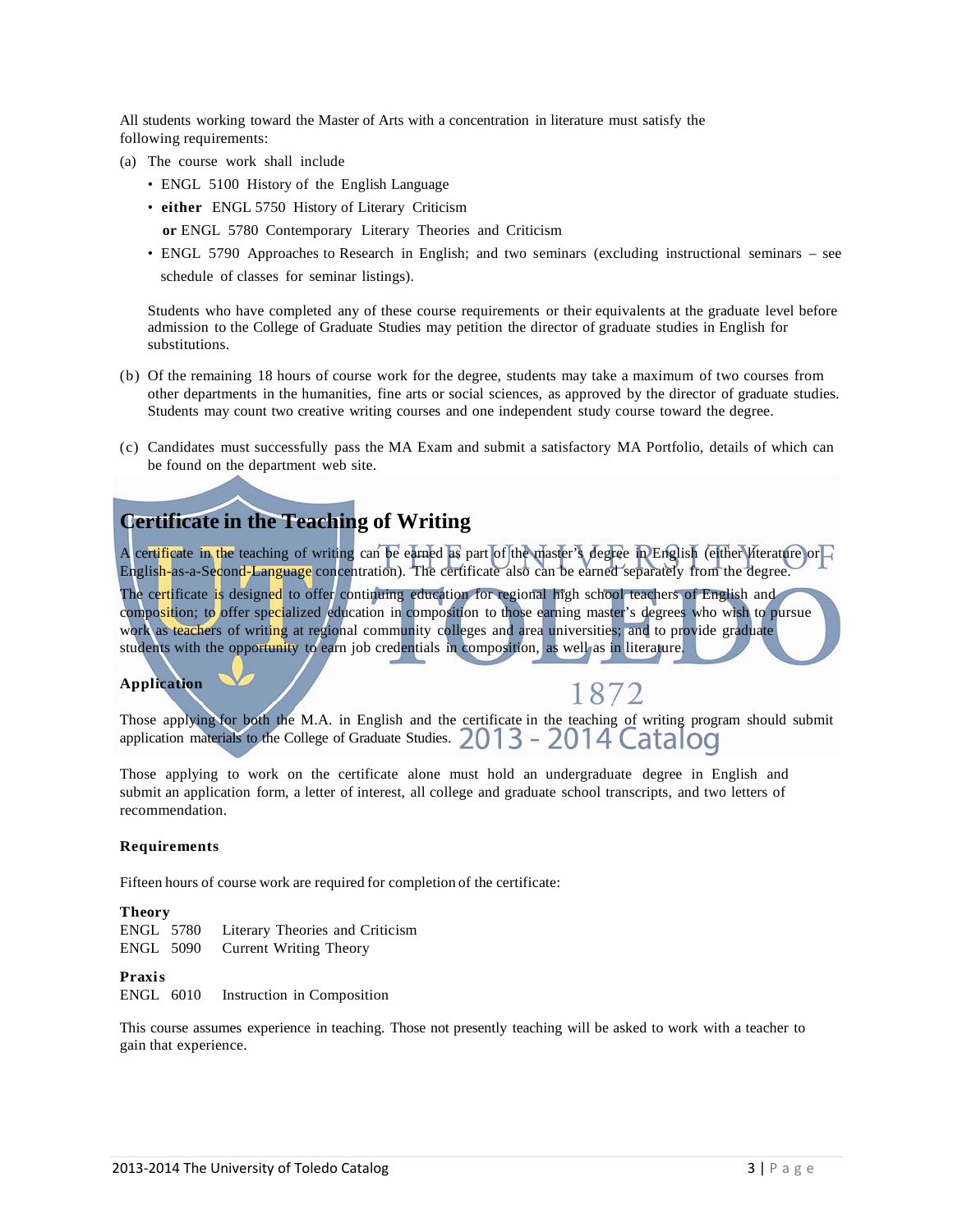### **Methods**

ENGL 6180 Methods in Composition Course Design and Assessment

#### **Research**

ENGL 6890 Certificate Capstone

Those students working on the master's degree also must fulfill all requirements of that degree.

No transfer of credits from other institutions will be allowed, although those students who complete ENGL 4090 while undergraduates at The University of Toledo will not be required to take ENGL 5090 if they received a grade of B or higher.

### **M.A. in English with a Concentration in English as a Second Language (E.S.L.)**

The M.A. in E.S.L. requires 35 hours of course work. A maximum of one course counted toward a master's degree may be an independent study.

Required courses (The requirements for certain courses may be met by other courses substituted at the discretion of the advisor):

- ENGL / LING 5150: Linguistic Principles
- ENGL / LING 5100: History of the English Language
- ENGL / LING 6150: Applied Linguistics I
- ENGL / LING 6160: Applied Linguistics I Stats Lab VERSITY • ENGL / LING 6170: Applied Linguistics II
- ENGL 6190: Environments for ESL
- ENGL 6940: Externship in ESL (replaces ENGL 6060)
- **ENGL** 5430: Issues in Second Language Education
- Four other courses (12 semester hours) meeting advisor approval, one of which may be outside ENGL LING
- ENGL 6960: Master's Research (thesis, at least one credit hour)

**Foreign Language Requirement**. A grade of "C" or better in a third year foreign language course or the equivalent. An entry-level course with a graduate number does not fulfill this requirement. The requirement is waived for non- native speakers of English and may also be waived on the basis of an examination conducted by the Department of Foreign Languages. If a student has successfully completed a year of coursework in one language and more than a year of study in a second, and one of them is a non-Western language (Chinese, Japanese, Arabic, Swahili, etc.), this also satisfies the requirement. Candidates may fulfill the foreign language requirement by signing up for a three credit, graduate-level, Independent Study.

**Thesis Requirement**. The MA in English requires a master's thesis, with at least one (1) credit hour of ENGL 6960: Master's Research.

### **Master of Arts and Education**

For the degree of Master of Arts and Education, students must meet requirements for the degree as stated in the Judith Herb College of Education graduate section of this catalog.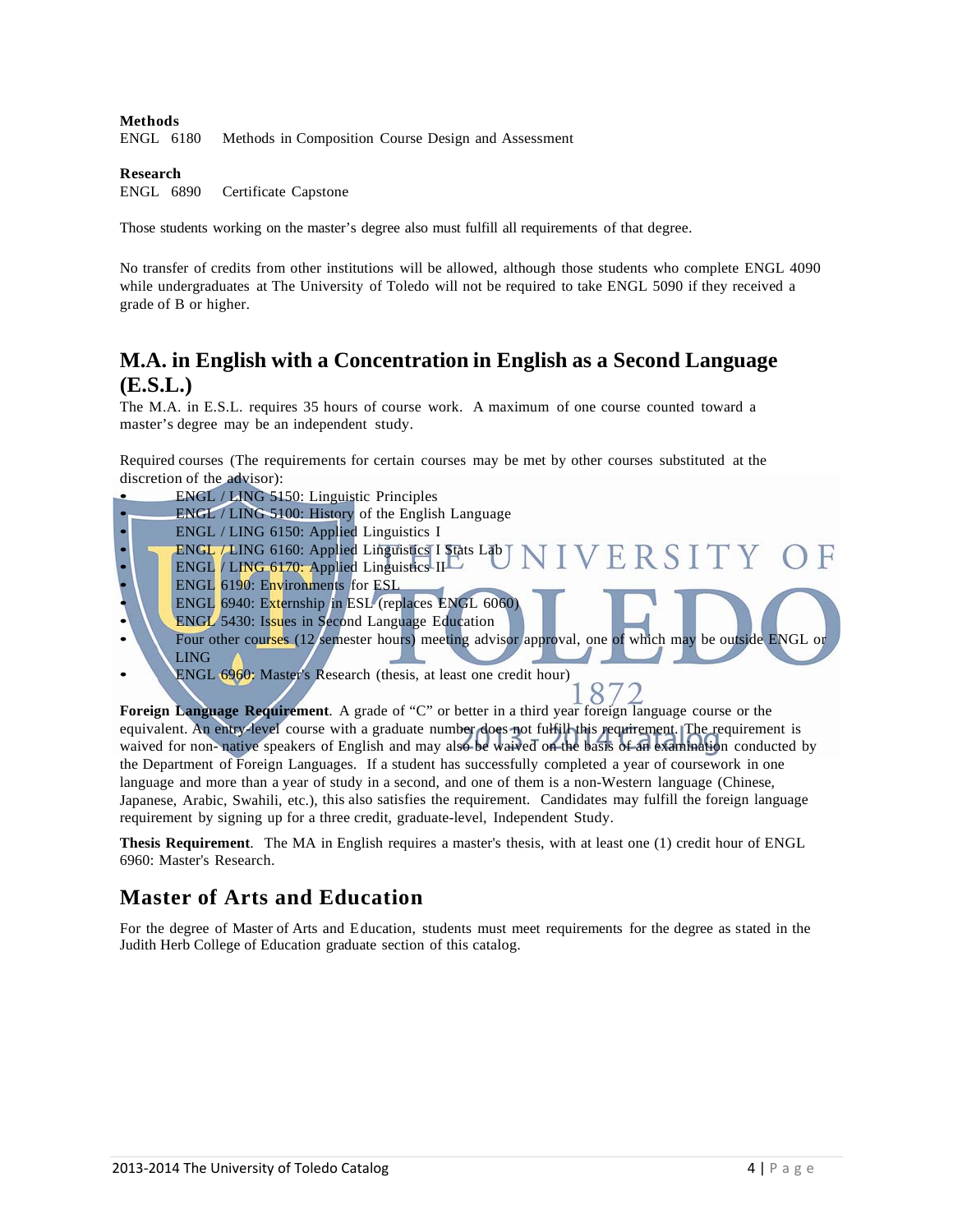### **M.A. and Ed. Degree in Literature**

The Master of Arts and Education in Literature degree can include either 30 or 36 hours of course work.

The literature program has the following requirements: a minimum of 18 hours shall include ENGL 5100, either ENGL 5750 or 5780, and two seminars **(excluding instructional seminars)**; and the completion of a capstone experience in either the College of Education, Health Science and Human Service (a thesis or a project) or the Department of English (the MA Exam and MA Portfolio).They also must satisfy the requirements specified by the College of Education, Health Science and Human Service.

### **M.A. and Ed. Degree in English as a Second Language (E.S.L.)**

The M.A. and Ed. degree in E.S.L. includes from 33 to 35 hours of course work.

Required courses (The requirements for certain courses may be met by other courses substituted at the discretion of the advisor):

- ENGL / LING 5150: Linguistic Principles
- ENGL / LING 6150: Applied Linguistics I
- ENGL / LING 6160: Applied Linguistics I Stats Lab
- ENGL / LING 6170: Applied Linguistics II
- ENGL 6190: Environments for ESL (or ENGL / LING 5100: History of the English Language)
- ENGL 6940: Externship in ESL (replaces ENGL 6060)
- CI 5430: Issues in Second Language Education
- CI 6800: Foundations of Curriculum and Instruction
- EDP 5220: Adolescent Behavior and Development
- RESM 5210: Educational Testing and Grading
- TSOC 5100: Group Processes in Education
- ENGL 6960: Master's Research, CI 6920: Master's Research Project in Curriculum and Instruction, or CI 6960: Master's Thesis in Curriculum and Instruction

**Foreign Language Requirement**. A grade of "C" or better in a third year foreign language course or the equivalent. An entry-level course with a graduate number does not fulfill this requirement. The requirement is waived for non- native speakers of English and may also be waived on the basis of an examination conducted by the Department of Foreign Languages. If a student has successfully completed a year of coursework in one language and more than a year of study in a second, and one of them is a non-Western language (Chinese, Japanese, Arabic, Swahili, etc.), this also satisfies the requirement. Candidates may fulfill the foreign language requirement by signing up for a three credit, graduate-level, Independent Study.

**Thesis / Project Requirement**. The MA-Ed. in ESL requires a thesis or project. If the student chooses to write a thesis, either ENGL 6960: Master's Research or CI 6960: Master's Thesis in Curriculum and Instruction must be taken for at least three (3) credit hours. A student in the MA-Ed. in ESL may also elect to complete a project, in which case CI 6920: Master's Research Project in Curriculum and Instruction must be taken for at least three (3) credit hours.

## **Department of Foreign Languages**

*Ruth A . Hottell, Chair Ruth A. Hottell, French Graduate Adviser An Chung Cheng, Spanish Graduate Adviser Friederike Emonds, German Graduate Adviser*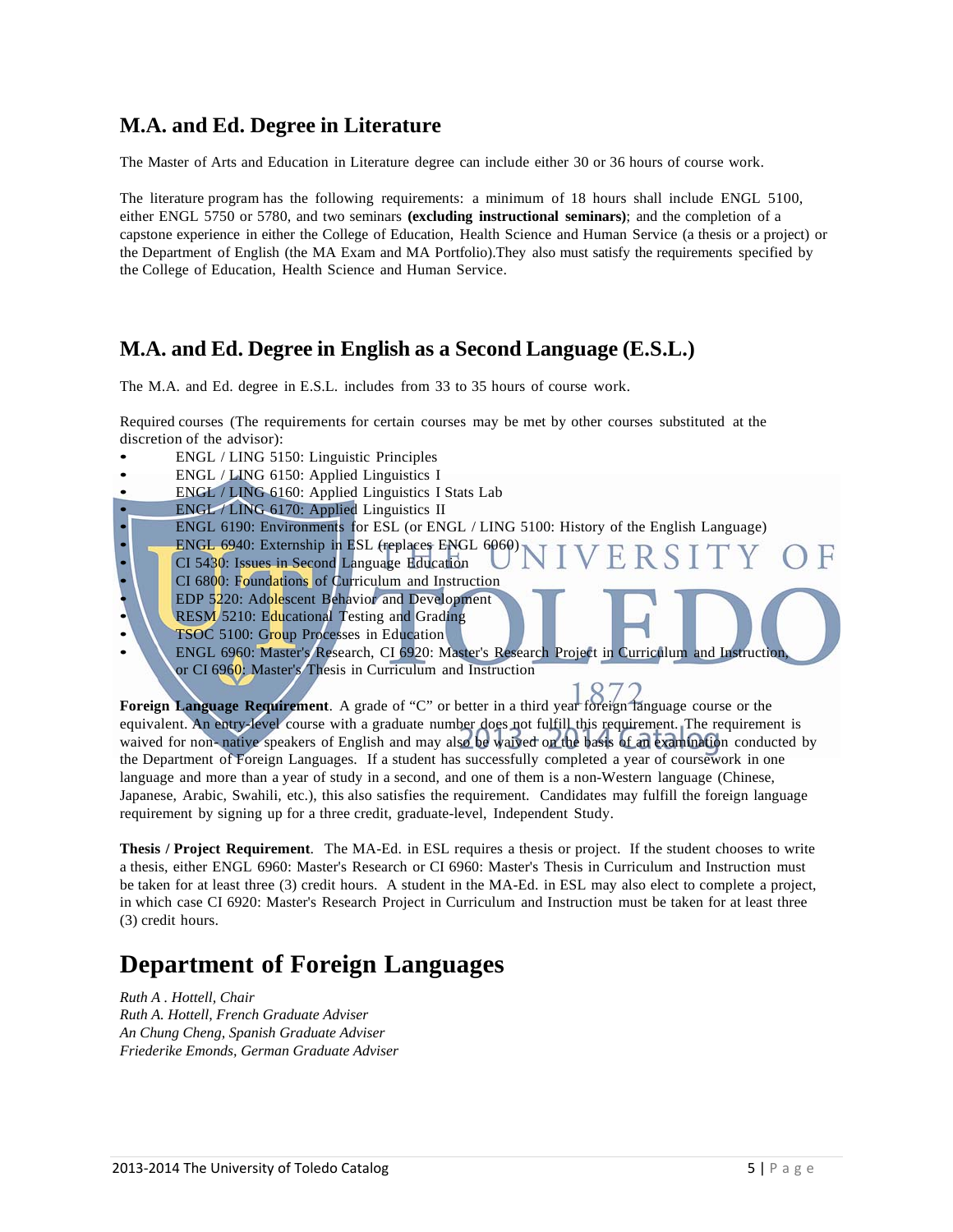## **Requirements for the Master's Program in French, German and Spanish**

Students must complete a minimum of 30 semester credit hours for the master of arts and a minimum of 30 semester credit hours for the master of arts and education.

For the degree of master of arts or master of arts and education with a major in French, German or Spanish, students must meet the following departmental requirements: present an undergraduate major in the language of interest from an accredited college or university; satisfactorily complete at least 18 hours of graduate credit in the major language (including courses 5010 and 5020 in French and German, 5010 and 5110 in Spanish); satisfactorily complete an additional 12 hours in the major language or in approved, cognate courses; pass a comprehensive examination; and demonstrate a reading proficiency in a foreign language other than the major. This may be done either by earning a passing grade in a foreign language course at or above the 3000 level, by passing an examination administered by the Department of Foreign Languages, or by successfully completing a graduate reading course offered by the department. A thesis may be presented for an additional six hours of credit in lieu of the comprehensive examination.

### **Master of Arts and Education**

For the degree of Master of Arts and Education, students must meet requirements for the degree as stated in the Judith Herb College of Education graduate section of this catalog.

# Department of Geographyland Planning V E R S I

*Patrick L. Lawrence, Chair Daniel J. Hammel, M.A. Program Director and M.A. Graduate Adviser*

## **Requirements for the Master's Program**

For the Master of Arts degree, students must meet the following departmental requirements, including 36 credit hours of graduate work:

- 1. 16 of the 36 minimum hours must be taken in the department at the 6000 level. Fifteen additional elective hours may be taken at the 5000 or 6000 level within the major. The 6100, 6150, 6910, and 6920 courses are mandatory. This 15-hour requirement may not include the following courses: 6700, 6910, 6940 and 6960.
- 2. A minimum of one graduate-level (at least three hours) course or seminar, approved by the adviser, must be taken in a related area outside the department. This may not include an independent study or research course.
- 3. The selection of geography and planning courses and related courses should comprise a unified program chosen in consultation with the graduate adviser.
- 4. At the end of the second semester of full-time work, the student takes a comprehensive written and oral exam upon completion of at least nine course credits, maintaining a B grade or better in 6100 and 6150, and a B average or better for all graduate work. Successful completion of the comprehensive exam entitles the student to become a formal candidate for the M.A. degree.
- 5. The student then seeks approval of a thesis topic, formulates a thesis committee, and submits the proposal for approval.
- 6. The student should research and write an approved thesis under the direction of a thesis committee composed of departmental faculty members. The student may select an applied or traditional thesis option.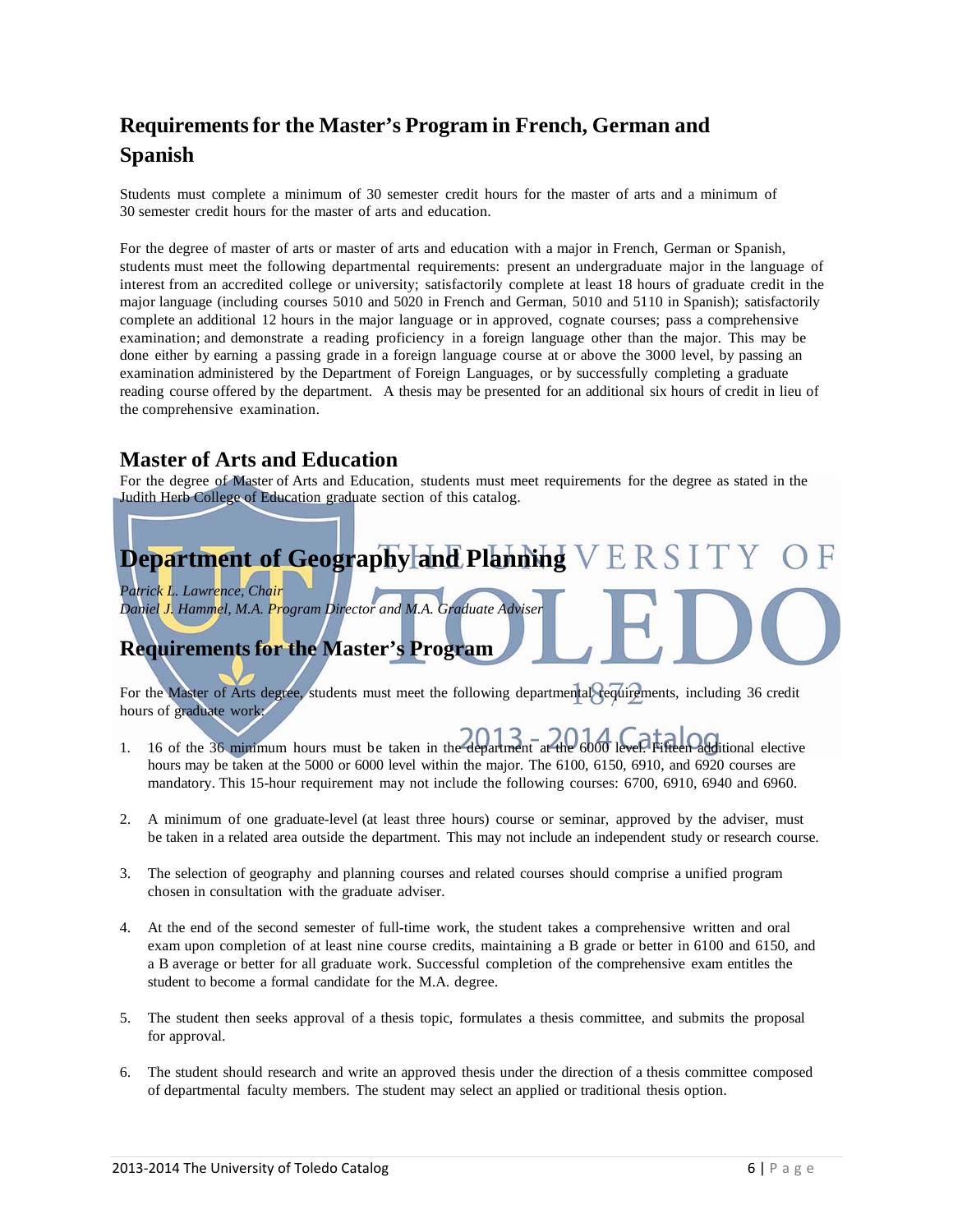- 7. Upon completion of the thesis, an oral examination on the student's research, as it relates to general professional competence, will be required.
- 8. A minimum enrollment to qualify for the master's degree is two hours of thesis credits, but there may be as many as six hours within the 36 semester hours of graduate work.

The master's program is designed to provide a quality multidisciplinary education, foster theoretical and applied research in geography and planning, promote multicultural understanding, complement interdisciplinary work, and support local community outreach programs and grass-roots organizations. Faculty interests and research facilities offer opportunities to pursue intensive programs in community and urban planning, economic geography, geographic information science, environmental geography and planning, or cultural and behavioral geography.

### **Certificate in GIS and Applied Geography**

### **Requirements for completion**

Student enrolled full-time can complete the requirements for this 15-credit program in one year. Students admitted into the program for the fall semester should be able to enroll in all the necessary courses within the academic year and can complete their final project by the end of the spring semester.

### **Specific requirements:**

- Students enrolling in the program will be required to complete a minimum of 12 credits from the list of approved GIS technical courses; of approved GIS technical courses;<br>Students must complete a final three credit project workshop based on a terminal project related to a
- research problem specific to their discipline;
- Students must maintain a minimum "B" average to complete the certificate program.
- Course selection and the sequence of courses will be agreed upon by the student and the program coordinator to help students complete the program and gain the necessary skills.

1872

2013 - 2014 Catalog

### **Course List**

- GEPL 5490 Remote Sensing of the Environment
- GEPL 5500 Digital Image Analysis
- GEPL 5510 Geographic Information Systems
- GEPL 5520 Analytical and Computer Cartography
- GEPL 5180 Geographic Information System Applications
- GEPL 6190 Advanced Geographic Information Systems Seminar
- GEPL 6950 Applied Geographics Project Workshop

#### **Master of Arts and Education**

For the degree of Master of Arts and Education, students must meet requirements for the degree as stated in the Judith Herb College of Education graduate section of this catalog.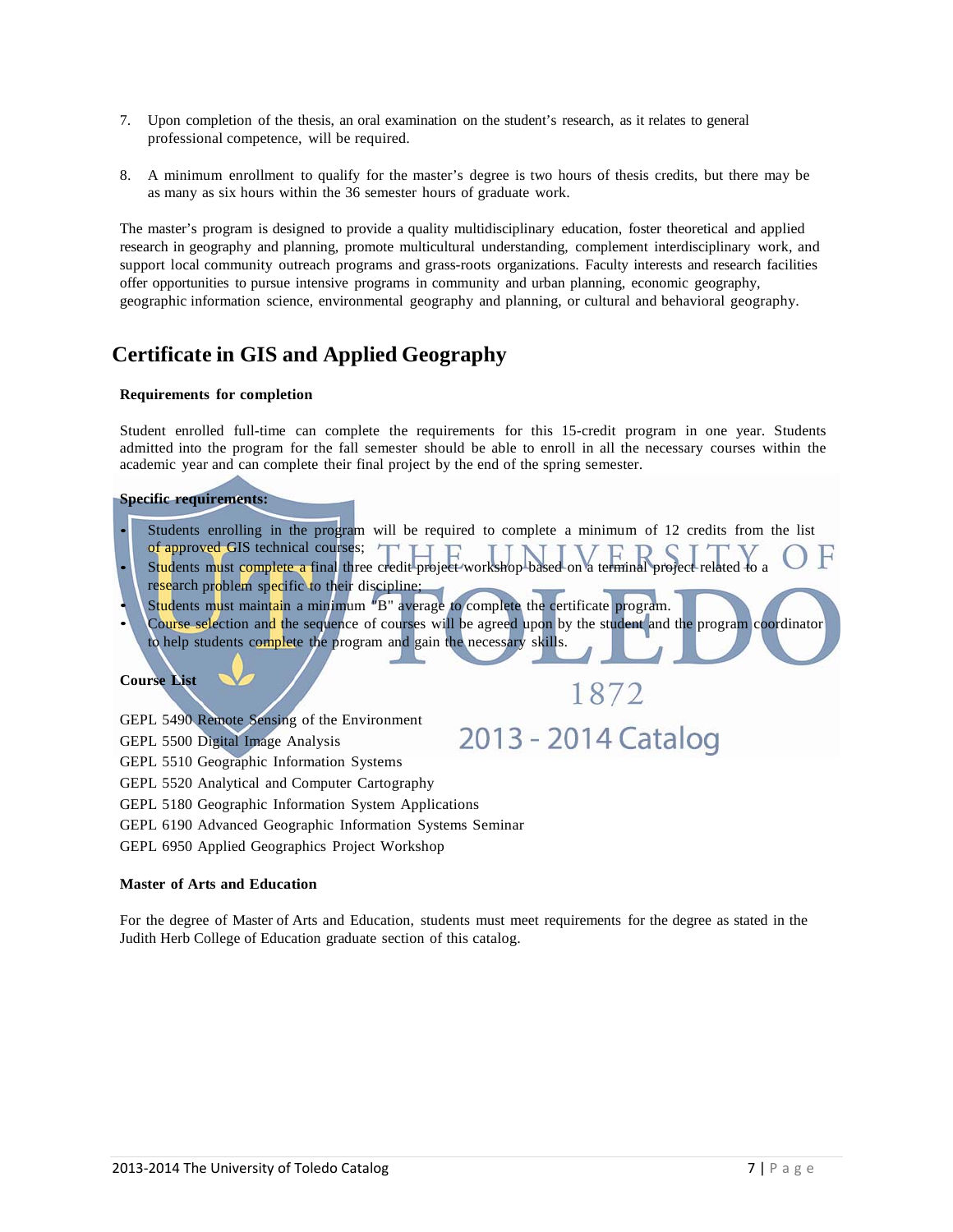## **Department of History**

*Charles BeattyMedina, Chair Cynthia Jo Ingham, Director of Graduate Studies*

### **Admission**

All students seeking admission to graduate study are required to provide transcripts, GRE scores, three academic letters of recommendation, and a statement of research interests. The applicant's research interests should correlate to the expertise of the history department faculty. In addition, students whose native language is not English must submit TOEFL scores. For additional information, see the History Department's graduate handbook on the departmental website or contact the director of graduate studies.

The History program reviews applications in March for students to begin studies during the fall semester. The deadline for applications for admission and financial aid is March  $15<sup>th</sup>$ . However, the College of Graduate Studies accepts applications for non-degree admission at any time.

### **Requirements for the Master of Arts Degree**

The student may earn the M.A. degree by completing either 30 graduate credits, including a thesis; or 36 graduate credits with an examination in lieu of a thesis. The choice between the two options will lie with the student's advisor and will be made no later than the second semester of study. The student must maintain a B average in all graduate work. Each candidate for the M.A. degree must include within the program one course in historiography and two seminars.

### **Requirements for the Master of Arts and Education Degree**

For the degree of Master of Arts and Education, students must meet the requirements for the degree as stated in the Judith Herb College of Education graduate section of this catalog. The Master of Arts and Education degree in history requires at least 21 hours of graduate credit in history or social studies (including historiography and a history seminar) within the total of 36 hours presented for the degree. To complete the program, students may choose either a written examination or a final project supervised by the student's advisor in the department of history.<br> $2013 - 2014$  Catalog history.

### **Requirements for the Ph.D. Degree**

The doctor of philosophy degree in history requires a minimum of 62 hours beyond the master's degree, including 24 hours for the dissertation. Doctoral students must complete four seminars, a course in historiography, and a workshop on teaching.

#### **General Field**

The student must stand for examination, written and oral, over one general field, such as U.S. history or modern European history. See the departmental Graduate Handbook for additional details.

### **Secondary Concentration**

The student must stand for examination in one major area of concentration. This normally will be the area in which the student will write the dissertation and in which the student has completed seminars and course work.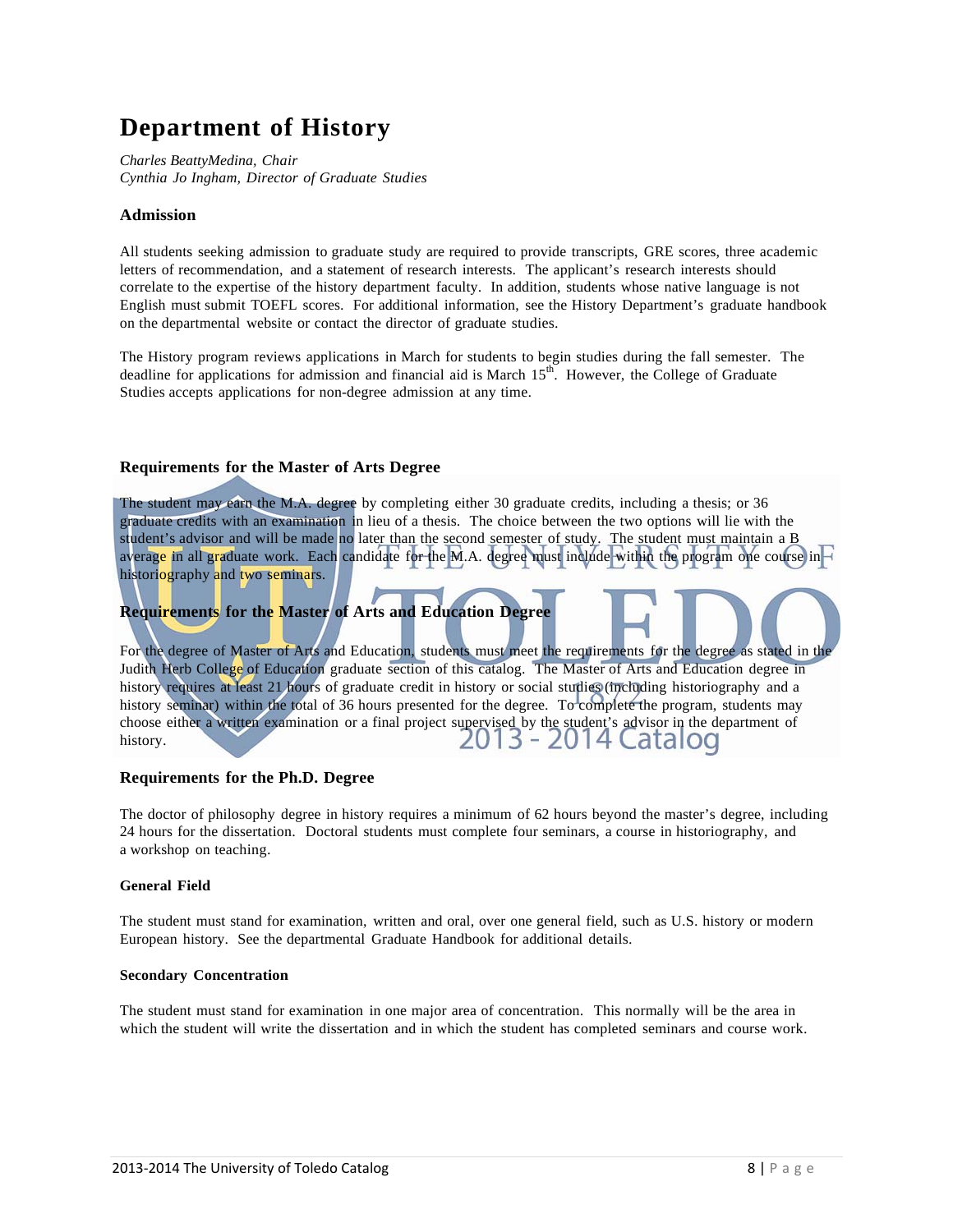#### **Minor Field**

The student will be examined in a minor area outside the general field. Selection of this field will be made by the student in consultation with the advisor.

#### **Foreign Language Competency**

Every student, before taking the comprehensive examination, must pass an examination in a foreign language. The choice of the language required will lie with the student's advisor.

## **Master of Liberal Studies Program**

#### *Jerry Van Hoy, Director*

The Master of Liberal Studies (MLS) Program at The University of Toledo seeks to provide an intellectually challenging and academically rigorous education to non-traditional students with bachelor's degrees who desire additional study in the liberal arts. By its very nature, the MLS Program encourages interdisciplinary thinking and respects diverse philosophical and methodological approaches to knowledge. After a series of core seminars, a student creates his or her own program of study under the guidance of a faculty adviser. The master of liberal studies program works cooperatively with the various departments and undergraduate interdisciplinary studies programs to offer meaningful experiences for students. The MLS degree may be completed via distance learning or on campus. For further information, please see the master of liberal studies web page at *http://www.utoledo.edu/llss/mls* or contact the director at jerry.vanhoy@utoledo.edu.

A Certificate in Women's and Gender Studies is available through the Master of Liberal Studies program. See the Women's and Gender Studies section of this catalog for details. A Certificate in Communication Studies is available through the master of liberal studies program. See the Department of Communication in the College of Communication and The Arts graduate section of this catalog for details

### **Admission**

All students seeking admission to the master of liberal studies program must file an application with the College of Graduate Studies. Application materials consist of an application, a statement of purpose, writing sample, postsecondary transcripts (not necessary for applicants with a UT degree), and three letters of reference. Students with an undergraduate GPA of less than 2.70 must also submit GRE scores to be considered for admission. Applicants may request or may be requested to have an interview with the director.

### **Requirements for the Master of Liberal Studies Degree**

For the master of liberal studies degree, students must complete the following requirements, totaling 33 hours of study:

- 1. Core seminars (12 hours):
	- MLS Seminar in the Humanities (MLS 6010).
	- MLS Seminar in the Social Sciences (MLS 6020).
	- MLS Seminar in the Natural Sciences (MLS 6030).
	- MLS Seminar in the Visual and Performing Arts (MLS 6040).
- 2. Electives, chosen in consultation with the director and an adviser (15-18 hours).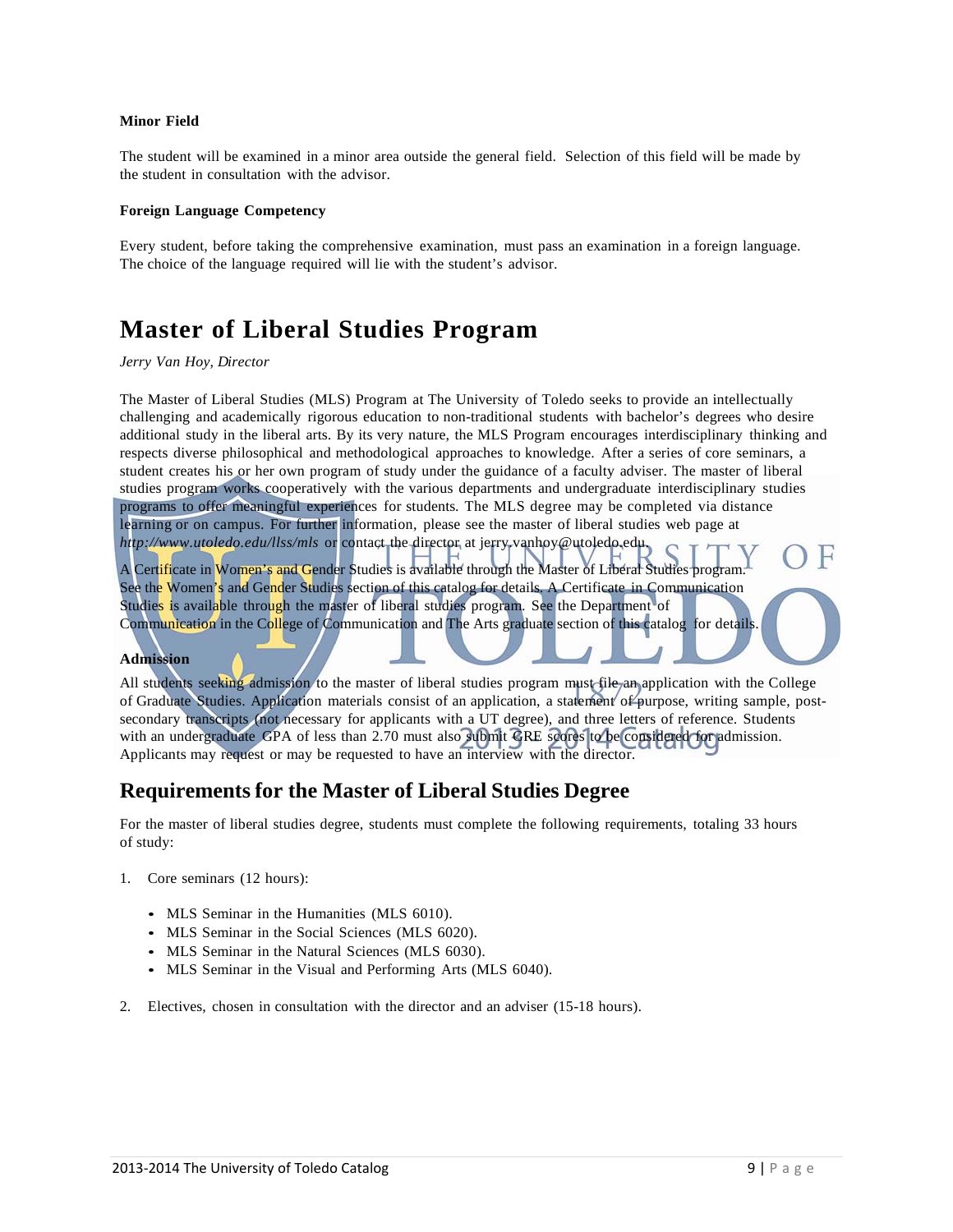3. Capstone Requirement (3-6 hours)

*Thesis option*: A thesis is a written report on original independent research conducted by the student under the supervision of his or her thesis adviser and thesis committee. The thesis must be written in scholarly format, with the appropriate citation format and extensive references. The literature review developed for the thesis proposal should serve as the initial component of the thesis. Typical thesis length: 50 to 70 pages including all tables, figures, and references.

*Project option*: A project is an applied or creative work. Generally a project will include a product that contributes knowledge via applied research or creative accomplishment (such as video, a course of study, short stories or essays). Projects must include an explanatory essay that includes an explanation of the methods and theory involved. In addition, the document will describe, in summarized fashion, the project development process. The literature review developed for the project proposal may serve as the basis of the explanatory essay. Typical explanatory essay length: 20 to 30 pages, including references.

### **Elective requirements for the MLS / Communication Studies Certificate**

The electives above must be chosen from designated courses offered by the Department of Communication (15 hours). Please see the College of Communication and the Arts graduate section of this catalog.

### **Elective requirements for the MLS / Women's and Gender Studies Certificate**

The electives above must be chosen from designated courses offered by the Department of Women's and Gender Studies (15 hours). Please see the Women's and Gender Studies graduate section of this catalog.

## **Department of Philosophy**

*John Sarnecki, Chair Benjamin Grazzini, Graduate Adviser*

The Department of Philosophy offers a two-year program of study towards the completion of Master of Arts degree in Philosophy. Admissions are not restricted to students with undergraduate degrees in philosophy. Qualified students from other majors or concentrations will also be considered for admittance. This program is designed to prepare students for higher level graduate work and success within a top flight Ph.D. program in philosophy as well as prepare students to teach philosophy in graduate school or at a community college level.

### **Requirements for the Master's Program**

Our degree program includes both a thesis option (which includes an extended written treatment of a topic in the candidate's area of specialization) and a non-thesis option (which involves additional courses and a qualifying exam in an area of specialization). Both tracks require a minimum of 33 credit hours, though students have the opportunity to pursue additional credits. Students may opt for either track, though students who do not pass the thesis qualifying examination must satisfy the non-thesis requirements to complete their MA.

For the degree of Master of Arts, students must meet the following departmental requirements:

**Thesis option:** Completion of at least 27 semester hours of graduate credit in courses offered by the department of philosophy, excluding readings and research courses; pass a qualifying or prospectus examination in the area of the student's thesis; a written thesis for 6 semester hours of credit; and an oral examination covering the material of the student's thesis and a general competency in the subject areas relevant to the thesis.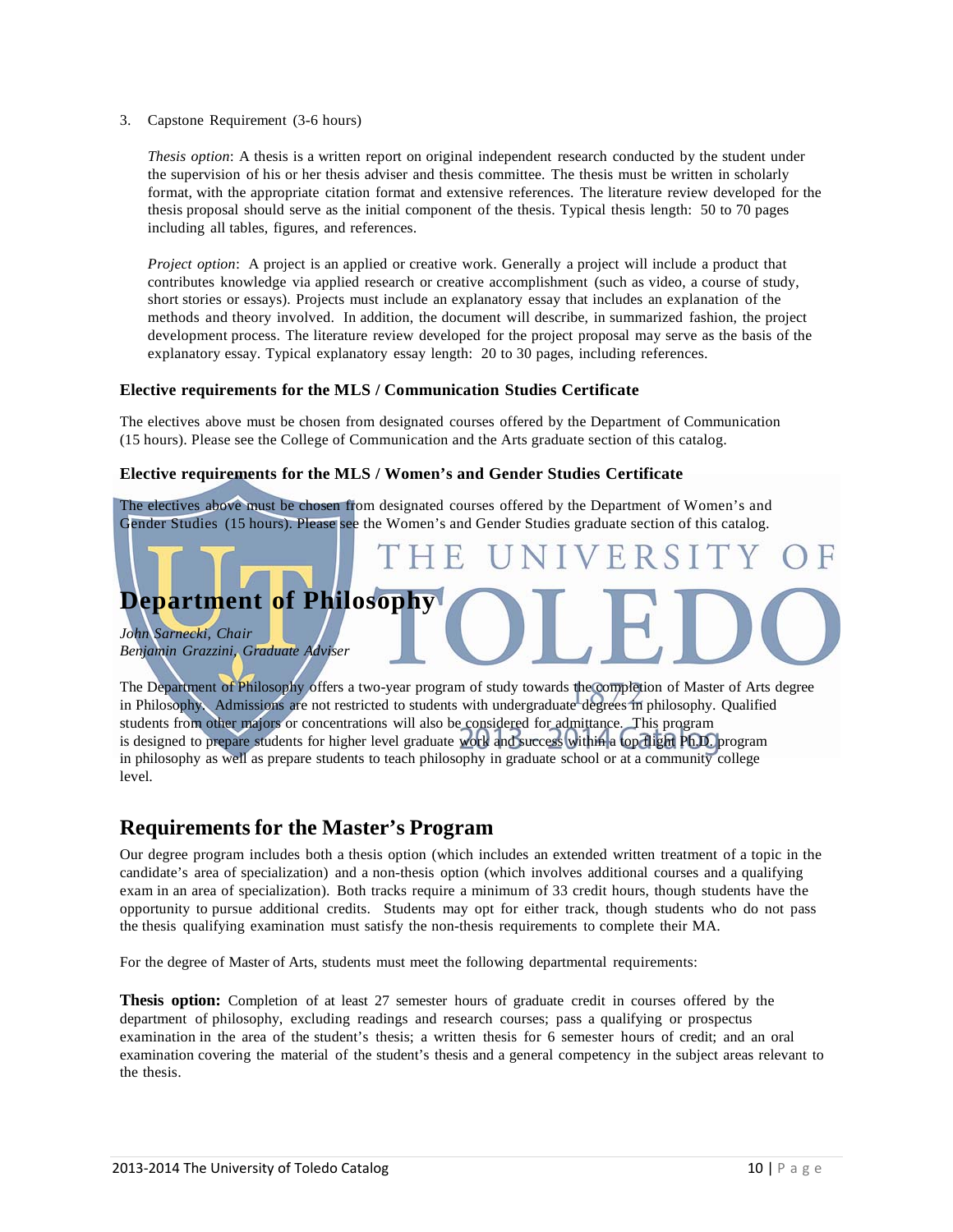**Non-thesis option:** Completion of 33 semester hours of graduate credit in courses offered by the department of philosophy, excluding readings and research courses; and completion of an examination in one sub-field or area of competency in contemporary philosophy chosen by the student in consultation with the faculty.

For both options: Completion of PHIL 3000 or 6000 (or its equivalent or satisfied as an undergraduate); completion of PHIL 3210 and 3230 (or their equivalents or satisfied as an undergraduate); and completion of at least 42 semester hours of graduate and undergraduate credit in philosophy.

Students must also satisfy the requirements of the College of Graduate Studies as specified in the graduate student handbook.

## **Department of Political Science and Public Administration**

*Sam Nelson, Chair Lynn Bachelor, Director, M.P.A. Program Mark Denham, Director, M.A. Program*

### **Master of Arts in Political Science (M.A.)**

The Master of Arts program is designed to help students become thoroughly grounded in the knowledge base and research methods of political science. The department offers study in five areas of the discipline -- American government (including state and local politics), comparative government, international relations, political theory and methodology.

### **Admission Requirements**

Requirements for admission are a bachelor's degree from an accredited educational institution, acceptable scores on the GRE General Test, and three letters of recommendation from those in a position to judge the academic qualifications of the applicant. Official results should be sent to the College of Graduate Studies. While the College of Graduate Studies allows a minimum undergraduate GPA of 2.7, those near this threshold should have demonstrated significant improvement in the last two years of their undergraduate. work  $14$  Catalog

Those admitted to the M.A. program normally begin their study during the fall semester. Applications for admission and financial aid should be submitted by March 15, although applications for admission alone are welcome at any time.

#### **Degree Requirements**

There are two options:

- 1. Thesis option
	- a. 30 semester credit hours;
	- b. Three seminars or lecture courses open only to graduate students: several 5000-level courses (3 hours) and any 6000-level course (3 hours each);
	- c. A required master's thesis: PSC 6960 (6 hours); and
	- d. Two courses (6 hours) may be taken outside of the department.
- 2. Non-thesis option
	- a. Complete 33 semester credit hours.
	- b. Create and submit a portfolio to the MA Committee for assessment. At a minimum this will include two seminar papers completed through their coursework. It will also include other work as decided by the student and her or his advisor.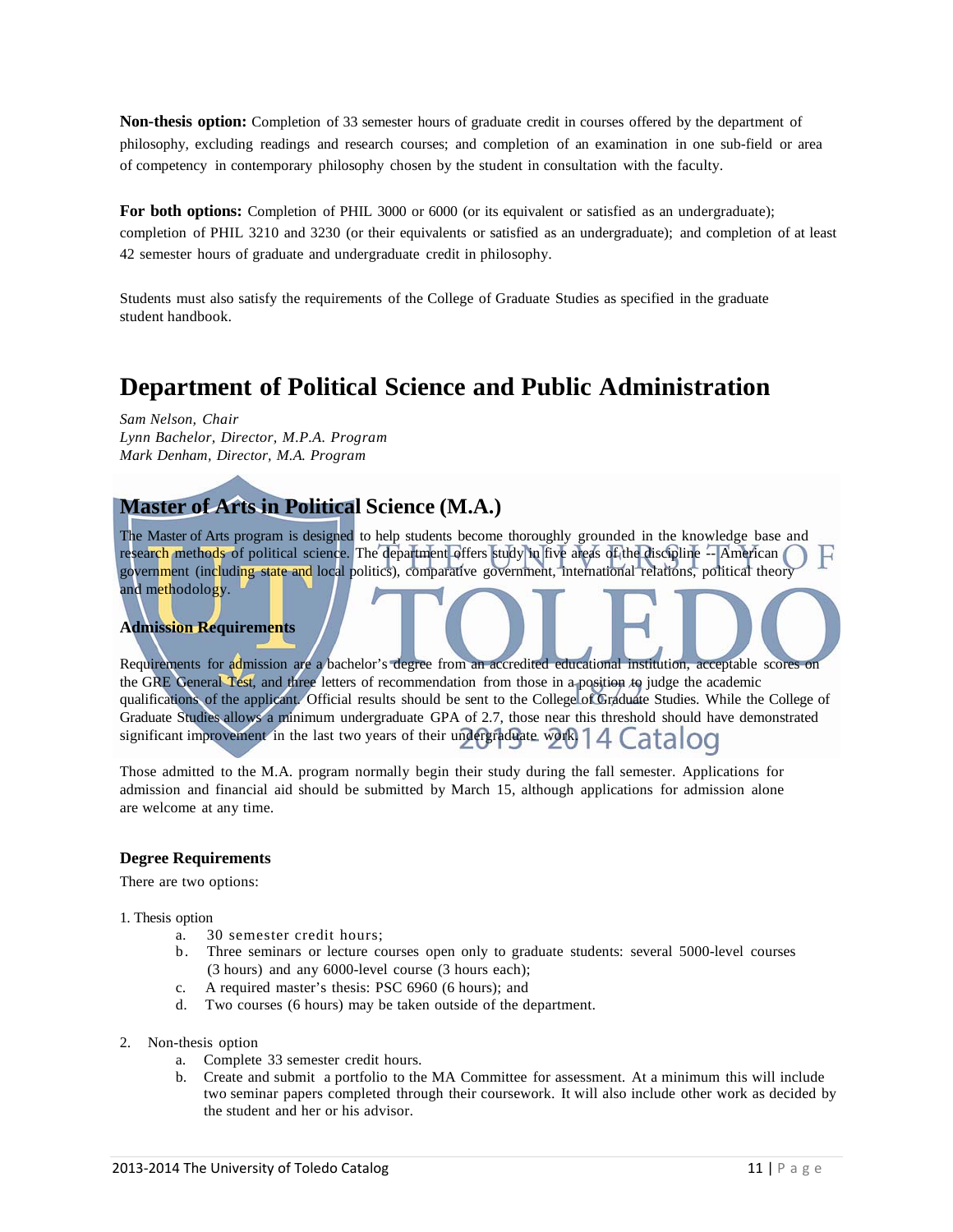c. Complete and pass a comprehensive examination focused on the appropriate subfield of political science. The portfolio will be used by the committee to develop comprehensive examination questions.

The student may do an independent readings for credit toward their 33 credit hours as they prepare for the comprehensive examination. All planning for this alternative path must begin at the latest during the student's third semester or equivalent thereof.

Up to 12 hours of credit may be taken outside of the department. It may also include up to six hours of internship credit. These must be approved by the program adviser or by the adviser of the individual student.

### **Academic Standards**

M.A. students must maintain a minimum cumulative GPA of 3.0 overall and in their political science courses. Only those classes with a grade of C or higher may be counted toward the degree. A student receiving two grades below a B (i.e., of 2.67 or less) may be removed from the program.

### **Master of Public Administration (M.P.A.)**

The master of public administration (M.P.A.) is a professional degree for those pursuing administrative careers in government and nonprofit organizations. The program is accredited by the National Association of Schools of Public Affairs and Administration (NASPAA), and serves part-time and mid-career, as well as full-time students.

ERS.

### **Admission Requirements**

Applicants to the M.P.A. program must satisfy the following requirements:

a. An undergraduate degree with a minimum GPA of 3.0 calculated on a 4.0 basis;

- b. Scores from the GRE. A combined score of 1,000 (if taken before August 2011) or 300 (if taken in August 2011 or later) on the verbal and quantitative portions of the GRE is preferred, and the examination must have been taken in the past two years. With permission, the applicant may substitute scores for the Law School Admission Test (LSAT) or the Graduate Management Aptitude Test (GMAT);
- c. Three or four letters of recommendation, which must be academically or employment related. These should be from individuals familiar with the applicant's academic abilities and professional goals. Applicants who obtained their undergraduate degrees in the last five years must submit at least two academic letters; and
- d. A thoughtfully drafted statement of purpose.

#### **Early Admission to M.A. in Political Science and Master of Public Administration Programs**

#### **Description**

The Early Admission option allows advanced undergraduates with a major or minor in political science or public administration to enroll for graduate level credit in up to 9 hours of 4/5000 level classes. Students accepted in the Early Admission option receive both graduate and undergraduate credit for these classes; undergraduate instructional fees will apply to these three courses.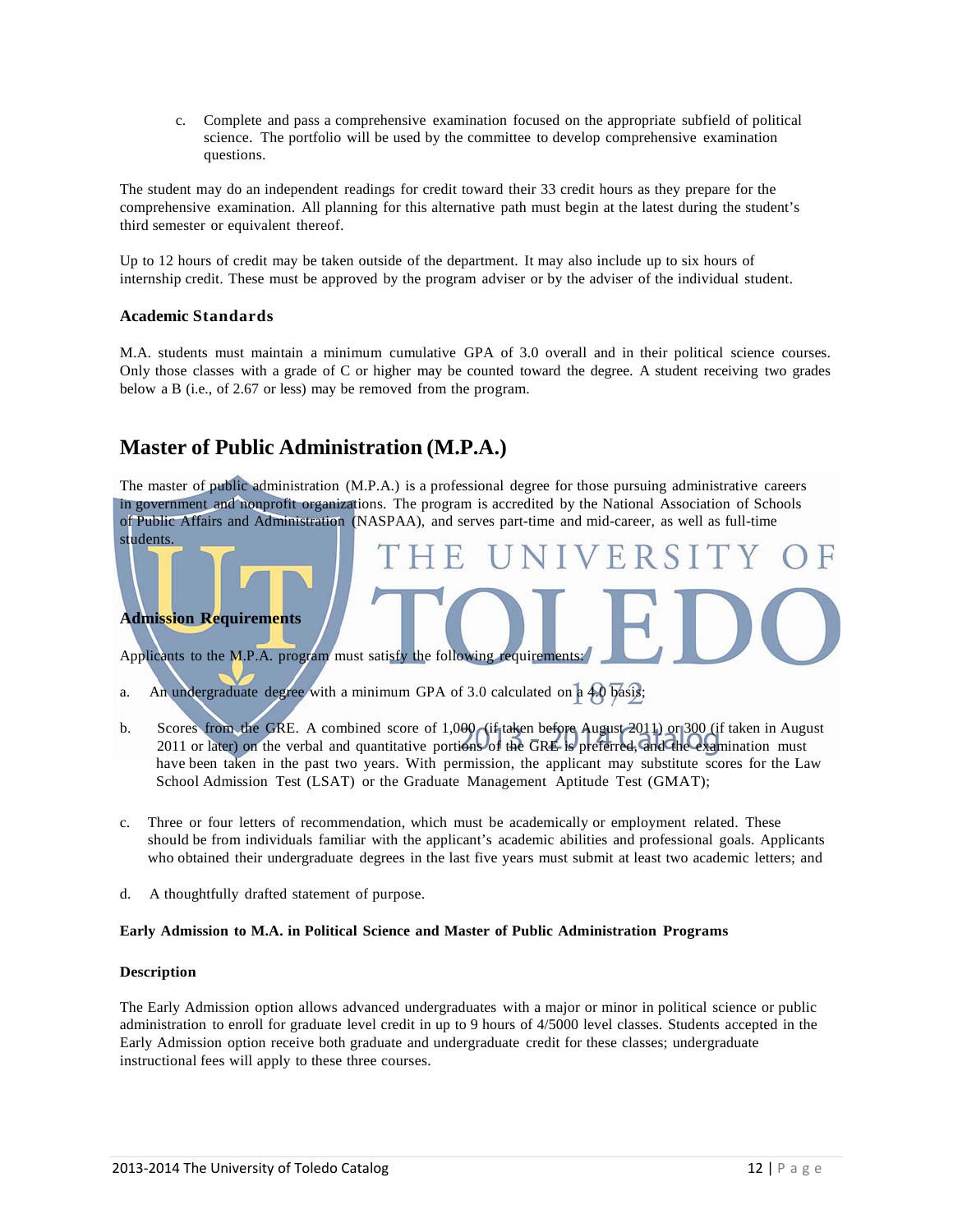### **Eligibility**

To be eligible for the Early Admission program, students must have a major or minor in political science or public administration, be within one year of graduation, have a cumulative GPA of 3.3 or higher , and submit an application no earlier than three semesters prior to expected completion of the B.A. program.

#### **Application Process**

To apply for the Early Admission program, students should complete an Application for Early Admission (available from the Department of Political Science and Public Administration), submit three letters of recommendation (from an undergraduate advisor and two undergraduate course instructors), a one page biographical sketch, and a regular graduate application form to the Chair of the Department of Political Science and Public Administration, MS104, The University of Toledo, Toledo, OH 43606

Students accepted into this option will initially be granted provisional graduate admission to allow them to enroll in 5000-level courses in the Department of Political Science and Public Administration. To receive dual (undergraduate and graduate credit), the following conditions apply:

- Courses must be taken at The University of Toledo **after** acceptance into the Early Admission option
- Only 5000-level courses in Political Science and Public Administration may be included

Must complete all graduate level requirements in the course and be evaluated by the same criteria as graduate students

Must complete graduate plan of study indicating courses that will receive graduate

### **Degree Requirements**

All students must satisfy the following University and program requirements:

a. Program prerequisites: PSC 3420 (or equivalent).

and undergraduate credit

- b. General course work requirements: 12 graduate courses (36 hours), including at least five courses open only to graduate students, of which three must be at the 6000 level, with a minimum GPA of 3.0. This does not include prerequisites or experiential learning (Research Report for In-Service Students or Internship for Pre-Service Students).
- c. Common core requirements:

## 2013 - 2014 Catalog

VERSI

| PSC 5430        |                                                                   |  |
|-----------------|-------------------------------------------------------------------|--|
| <b>PSC 5440</b> |                                                                   |  |
| PSC 5470        |                                                                   |  |
| PSC 6110        | Research Methods in Political Science and Public Administration 3 |  |
| PSC 6410        |                                                                   |  |
| PSC 6420        |                                                                   |  |
| PSC 6430        |                                                                   |  |
|                 |                                                                   |  |

d. Electives: Students must take a minimum of five additional courses (15 hours from the list of elective courses in general management, criminal justice, economics and financial administration, health administration, human resources management, nonprofit organizations and urban administration). Electives should be selected in consultation with the M.P.A. adviser and may be used to develop an area of specialization.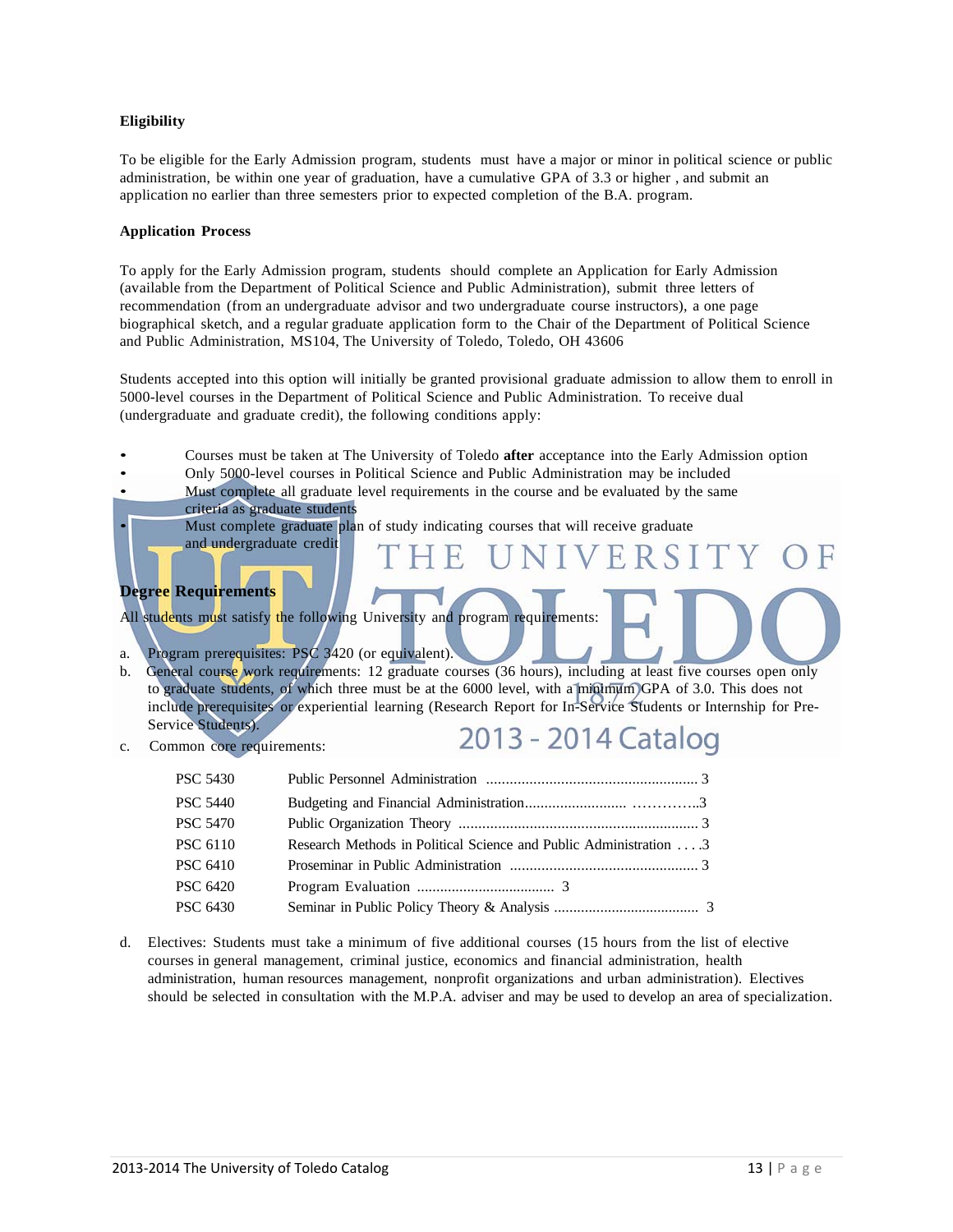- e. Experiential learning: All M.P.A. candidates must demonstrate the application of public administration theory, methods and techniques to a practical job situation. Those employed in a governmental or nonprofit agency at the professional level (in-service students) must complete PSC 5950. Those without government or nonprofit job experience at the professional level (pre-service students) must complete two credit hours of PSC 6940. At the end of the internship, the intern submits a final report and the agency supervisor submits an evaluation of the intern. Pre- service students should begin planning their internships with the program adviser before they expect to receive their degree.
- f. Comprehensive examination: Students must pass a written comprehensive examination. A student who fails the examination may retake it once.

### **Certificate Program in Management of Non-Profit Organizations**

This program is intended both for professionals already working or volunteering in the nonprofit sector, and for students without professional experience who seek to prepare themselves for nonprofit careers.

The fundamental organizational and management principles provided by this program can be used by leaders in the nonprofit sector to strengthen both their systems and service delivery. The Certificate will prepare students to lead and administer nonprofit organizations as paid staff, directors, board members, philanthropists or volunteers in human- service, cultural, educational, religious and community organizations. In addition, students in the MPA and other graduate programs can use their elective hours to earn this certificate.

The program consists of four required courses from the department of political science and public administration and marketing, and one elective selected from an approved list/available from the Program Director.

Required courses: Mgmt. of Nonprofit Org (PSC 5410), Budgeting & Financial Admin (PSC 5440), Public Personnel Admin (PSC 5430), Marketing for Nonprofit Org (MKTG 5170), or Marketing Systems (MKTG 5410).

Undergraduate Prerequisite: PSC 3420, Principles of Public Administration or equivalent, or permission of Program Director.

1872

## Certificate Program in Municipal Administration<sub>14</sub> Catalog

The primary purpose of this certification is to strengthen the professional management skills of personnel in responsible local government administrative positions. These include supervisors, department heads, administrative assistants and others who need more management training to enhance their career prospects. Students in the M.P.A. program may also use their electives to receive this certificate. In addition, this certificate program is appropriate for graduate students in geography and planning and civil engineering who wish to improve their knowledge of administration.

### **Certificate Program in Health Care Policy and Administration**

This program is intended for students who are interested in pursuing mid-level careers in the health-care field or for those already working in the field who want to expand their knowledge without pursuing a formal graduate degree program in health administration. The program is composed of five courses in the departments of political science and public administration, health education, finance, and related areas.

- Health Care Policy (PSC 5330) or Issues in Public Health (PUBH 664)
- Health Care Delivery Systems (PSC 5350) or PUBH 664
- Health Systems Management (PSC 6440)
- Two additional courses chosen from the Departments of Health and Rehabilitative Services, Economics, Sociology, Finance, or Management, in consultation with a faculty adviser from the MPA program.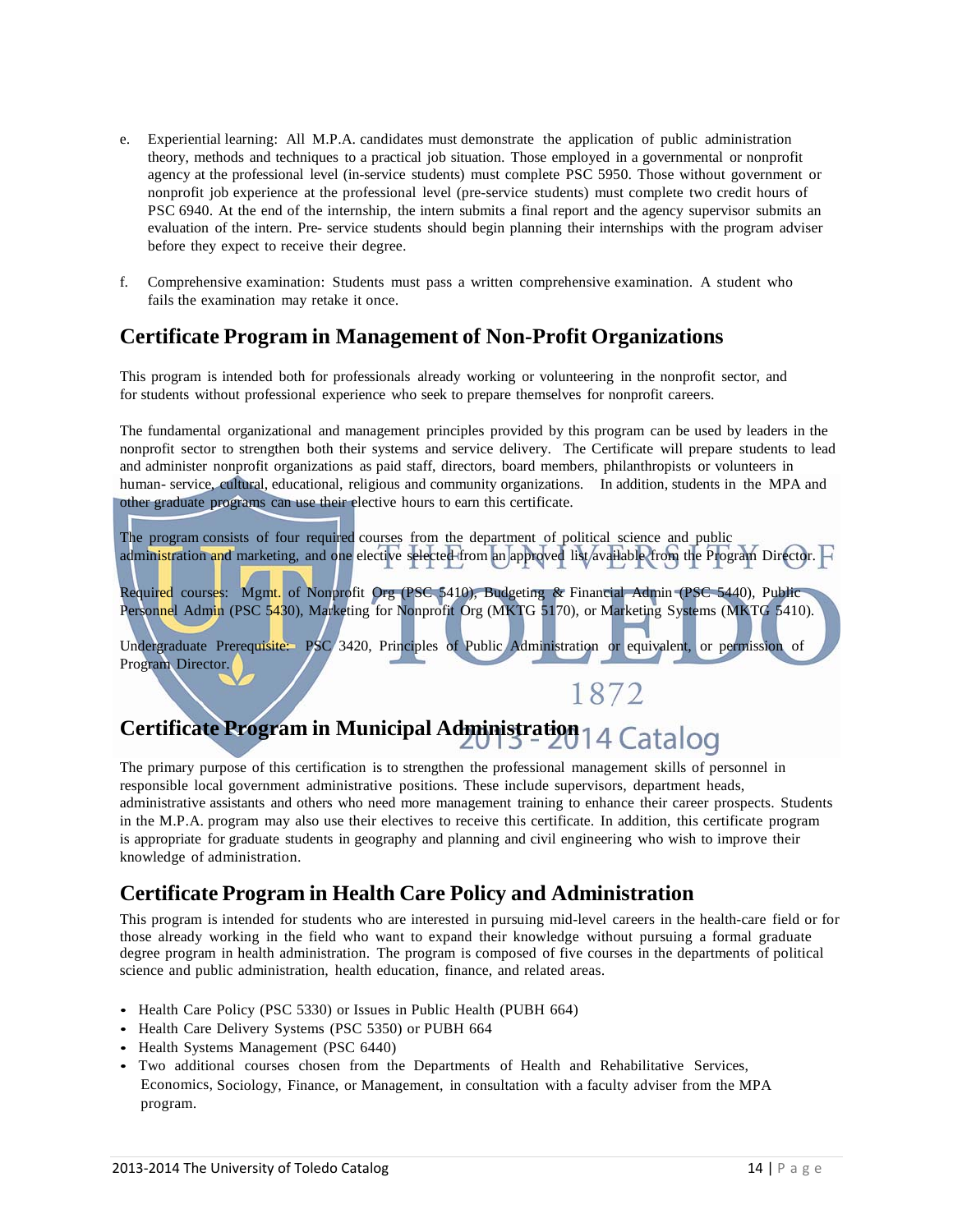### **Joint J.D./M.P.A. Degree**

The J.D./M.P.A. dual degree program offers graduate students the opportunity to earn two graduate degrees evidencing the completion of the curriculum for the juris doctor (J.D.) from the College of Law and the curriculum for the master of public administration (M.P.A.) from the College of Languages, Literature and Social **Sciences** 

department of political science and public administration. The program is administered jointly by the College of Law and the department of political science and public administration. The program is designed for students who wish to be effective in administrative and regulatory positions in public and in private, nonprofit organizations.

### **Admission Standards and Requirements**

To be admitted to the J.D./M.P.A. program, a student must first be admitted to both the College of Law and the M.P.A. program in the department of political science and public administration. The student must qualify for admission to each degree program, make separate application for admission to each program, and be admitted to each program in order to be eligible for the J.D./M.P.A. program.

After admission to the College of Law and the M.P.A. program in the department of political science and public administration, the student must be admitted to the J.D./M.P.A. program by the coordinating committee.

### **Requirements for Degrees and Continued Participation in the Program**

Juris Doctor: In order to qualify for the juris doctor from the College of Law, a student must comply with all the academic and nonacademic rules of the college, with respect to the admission process and during the period after initial enrollment in the college until the granting of the degree. The College of Law will grant credit toward the J.D. for certain courses taken in the department of political science and public administration under the J.D./M.P.A. program, as detailed below.

**Master of Public Administration Degree:** In order to be eligible for the M.P.A. degree from the department of political science and public administration in the College of Languages, Literature and Social Sciences, a student must complete at least 12 graduate-level courses (36 credit hours), including at least five courses open only to graduate students, of which three must be at the 6000 level, with an overall minimum GPA of 3.0. A student must complete any prerequisite courses and all required courses, and the M.P.A. experiential learning requirement. The department of political science and public administration will grant credit toward the M.P.A. degree for certain courses taken in the College of Law, as detailed below.

#### **Course Requirements**

#### **College of Law Credit for Certain Political Science Courses in the J.D./M.P.A. Program:** Under the

J.D./M.P.A. program, up to 12 semester credit hours of approved graduate M.P.A. courses may be applied toward the completion of the total credit hours required for the J.D. The student must earn a grade of B (3.0) or better in an M.P.A. course for the course to be credited toward the J.D.

The 12 hours of approved M.P.A. courses are as follows:

On written application by the student, and for good cause shown, the associate dean of the College of Law may substitute another graduate PSC course for one on the approved list.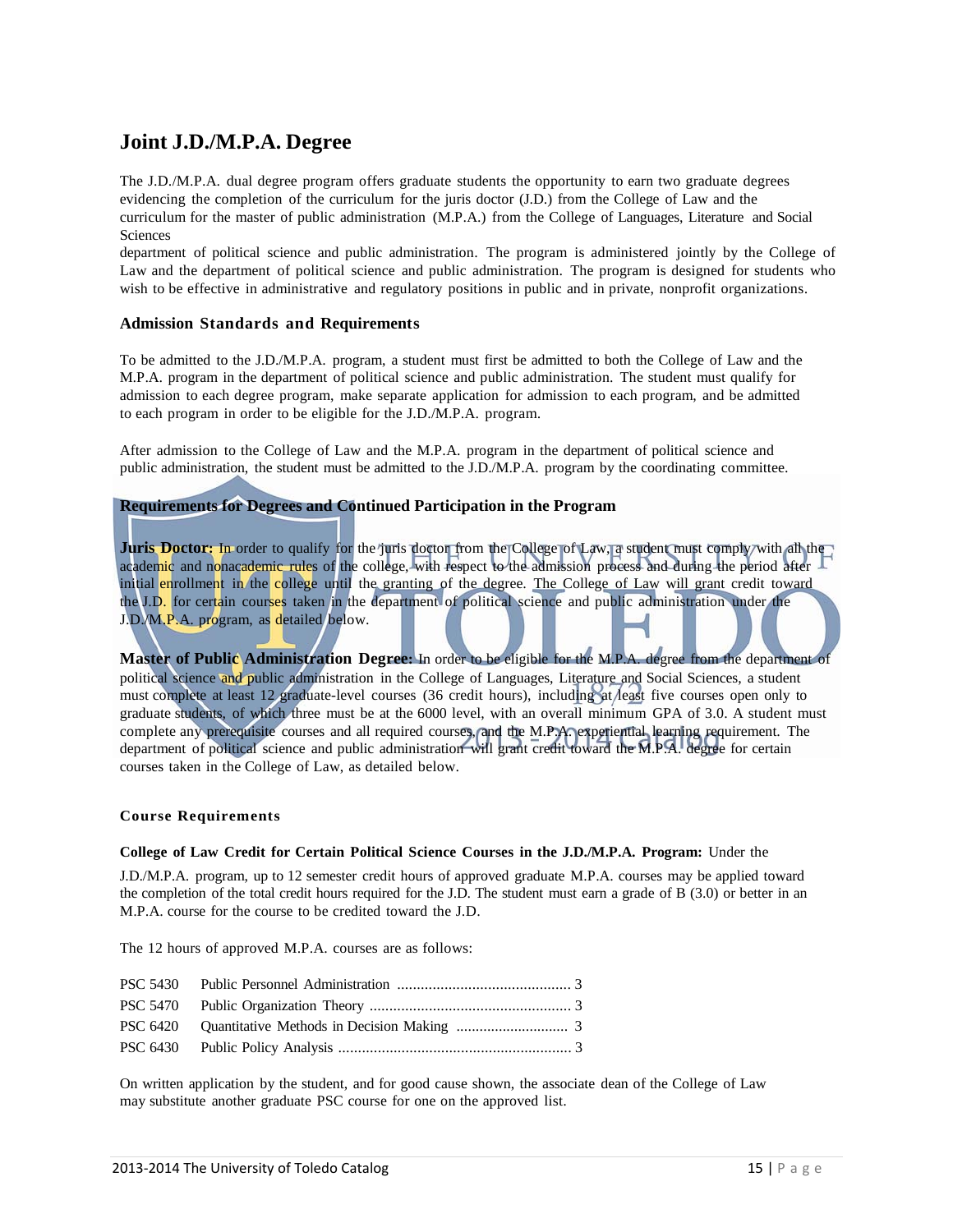**Political Science Credit for Certain College of Law Courses in the J.D./M.P.A. Program:** Under the J.D./M.P.A. program, up to 12 semester credit hours of approved upper-level courses in the College of Law may be applied toward the completion of the 36 credit hours required for the M.P.A. degree. In College of Law graded courses, the student must earn a grade of C (2.0) or better; and in College of Law ungraded courses, the student must earn a Pass or better for the course to be granted credit toward the M.P.A. degree.

**Scheduling:** A full-time student entering the College of Law must enroll full time exclusively in the College of Law beginning in the fall, for the first academic year. A part-time student entering the College of Law must enroll exclusively in the College of Law beginning in the fall of the first year, for two academic years.

After the initial first year or two years (as the case may be) in the College of Law, a student in the J.D./M.P.A. program is required to maintain his or her status as a student in the College of Law by taking at least one course for credit in the college during each academic year until the course requirements for the J.D. are completed.

## **Department of Psychology**

*K. London Newton, Interim Experimental Area Coordinator Gregory J. Meyer, Interim Director of Clinical Training*

### **Requirements for the Master's Program**

Students enrolled in the doctoral program earn the M.A. degree in partial fulfillment of requirements for the Ph.D. degree.

A minimum of 38 semester hours beyond the bachelor's degree is required. Each student must complete specific course requirements and must complete a master's thesis. Although the program is designed to provide broad training in general psychology, it is expected that the thesis will be conducted within one of the following domains: clinical psychology, cognitive psychology, developmental psychology, psychobiology and learning, or social psychology.

A. Core Requirements (21 hours)

2013 - 2014 Catalog

- 1. Statistics & Research Design (9 hours) PSY 6100 Quantitative Methods in Psychology I (3 hrs) PSY 6110 Quantitative Methods in Psychology II (3 hrs) PSY 6130 Design & Evaluation of Psychological Research (3 hrs)
- 2. Core Content Courses: *Any two* of the following courses (6 hrs) PSY 6200 Systems of Psychology (3hrs) PSY 6400 Cognitive Psychology (3 hrs) PSY 6500 Developmental Psychology (3 hrs) PSY 6600 Behavioral Neuroscience (3 hrs) PSY 6700 Social Psychology (3 hrs)
- 3. Research Requirements (6 hrs) PSY 6960 M.A. Thesis (6 hrs)
- 4. Other

Master's thesis passed by thesis committee If a student earns a grade of C+ or below in a course, that course will not be allowed to fill a requirement. If a student earns a second grade of  $C<sub>+</sub>$  or below, that student will be dismissed from the doctoral program.

*John McSweeny, Interim Chair*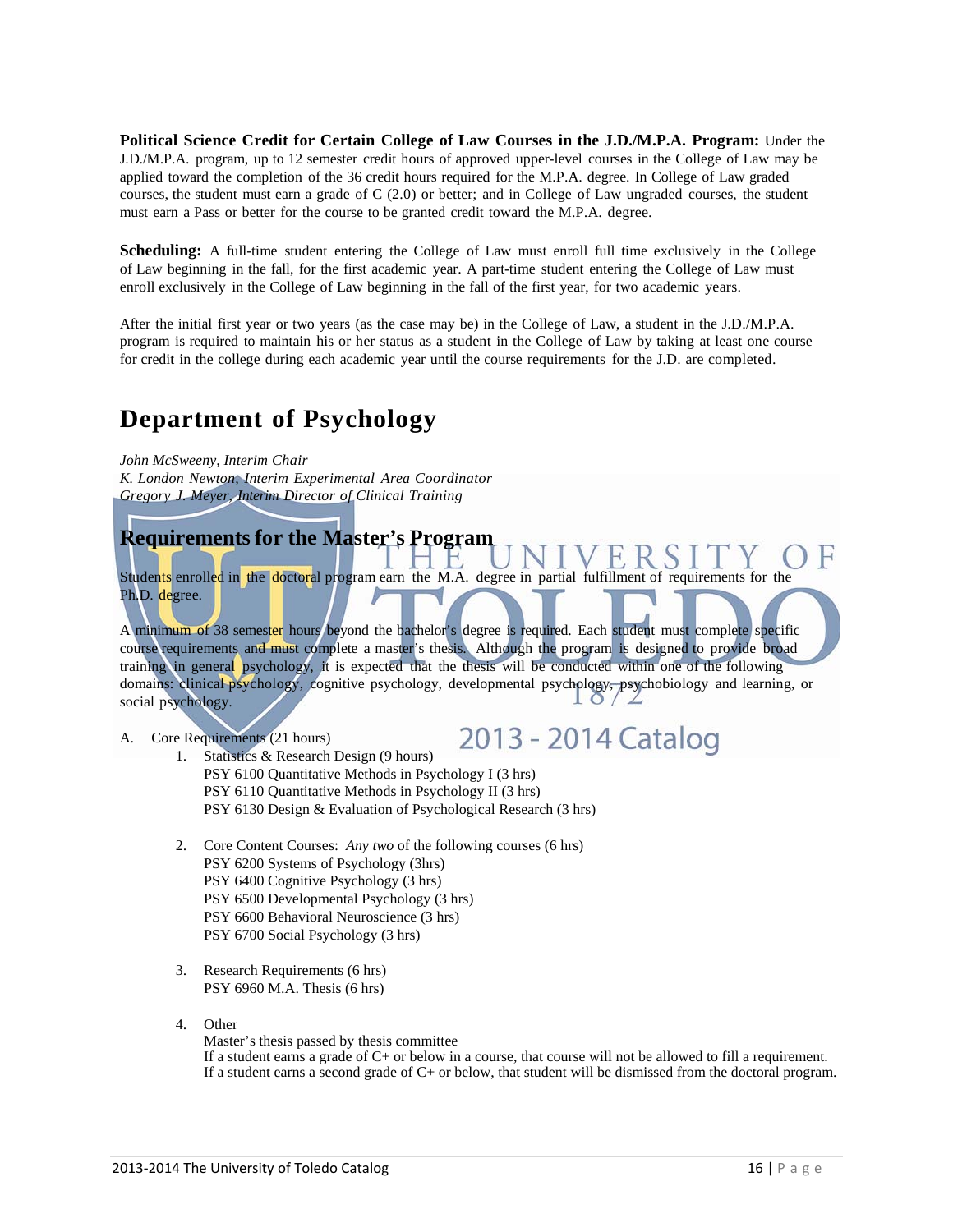- B. Concentration Requirements (17 hours)
	- Clinical Psychology Concentration (17 hours)
		- 1. Clinical Core (14 hours) PSY 6210 Psychopathology (3 hrs) PSY 6220 Cognitive Assessment (4 hrs) PSY 6230 Personality Assessment (4 hrs) One psychotherapy didactic course (PSY 6310-6350) (3hrs)
		- 2. Practicum (3 hrs) PSY 6390 Clinical Laboratory (3 hrs)

Experimental Psychology Concentration (17 hours)

- 1. Seminars: *Two of the following*, in area of specialization (i.e., social, cognitive, developmental, psychobiology), courses chosen outside of specialization must be approved by advisor and experimental coordinator (6 hours) PSY 6410 Seminar in Cognitive Psychology (3 hrs) PSY 6510 Seminar in Developmental Psychology (3 hrs) PSY 6610 Seminar in Psychobiology and Learning (3 hrs)
	-
	- PSY 6710 Seminar in Social Psychology (3 hrs)
- 2. Research Practicum (11 hours)

### **Requirements for the Doctoral Program**

A minimum of 92 semester hours of course work is required in the Ph.D. program in psychology, 44 hours of core requirements, and a minimum of 48 hours in one of two areas of concentration – experimental or clinical psychology. Training in clinical psychology, which is fully accredited by the American Psychological Association, provides students with a broad educational foundation in the science and the practice of clinical psychology. Training in experimental psychology allows students to focus on various aspects of cognitive psychology and language, developmental psychology, psychobiology and learning, and social psychology.

Applicants must satisfy admission requirements of the College of Graduate Studies, the College of Languages, Literature, and Social Sciences, and the department. Each applicant must submit an application, transcripts of previous academic work, three letters of recommendation, and GRE scores. A statement of purpose, which describes the student's research interests and career goals, is also required from each applicant.

The purpose of the doctoral program is to prepare students for careers in academia (teaching, research, clinical work), in mental health programs, in clinical intervention settings, as well as in other settings. Doctoral training emphasizes the inculcation of scientific attitudes with regard to the gathering and evaluation of information; the solving of basic and applied research problems; and clinical assessment and psychotherapy. Each student must complete specific course requirements, a master's thesis, doctoral examinations, and a doctoral dissertation. An individual plan of study is developed by the student in consultation with the academic adviser and advisory committee.

A. Core Courses taken by all students (44 credits)

- 1. Core Methods Courses (12 credits) PSY 6100 Quantitative Methods in Psychology I (3) PSY 6110 Quantitative Methods in Psychology II (3) PSY 6130 Design & Evaluation of Psychological Research (3) Advanced Statistics Elective, approved by advisor (3)
- 2. Core Content Courses (12 credits) 4 courses from the following list: PSY6200/7200 Systems of Personality (3) PSY 6400/7400 Cognitive Psychology (3) PSY 6500/7500 Developmental Psychology (3) PSY 6600/7600 Behavioral Neuroscience (3) PSY 6700/7700 Social Psychology (3)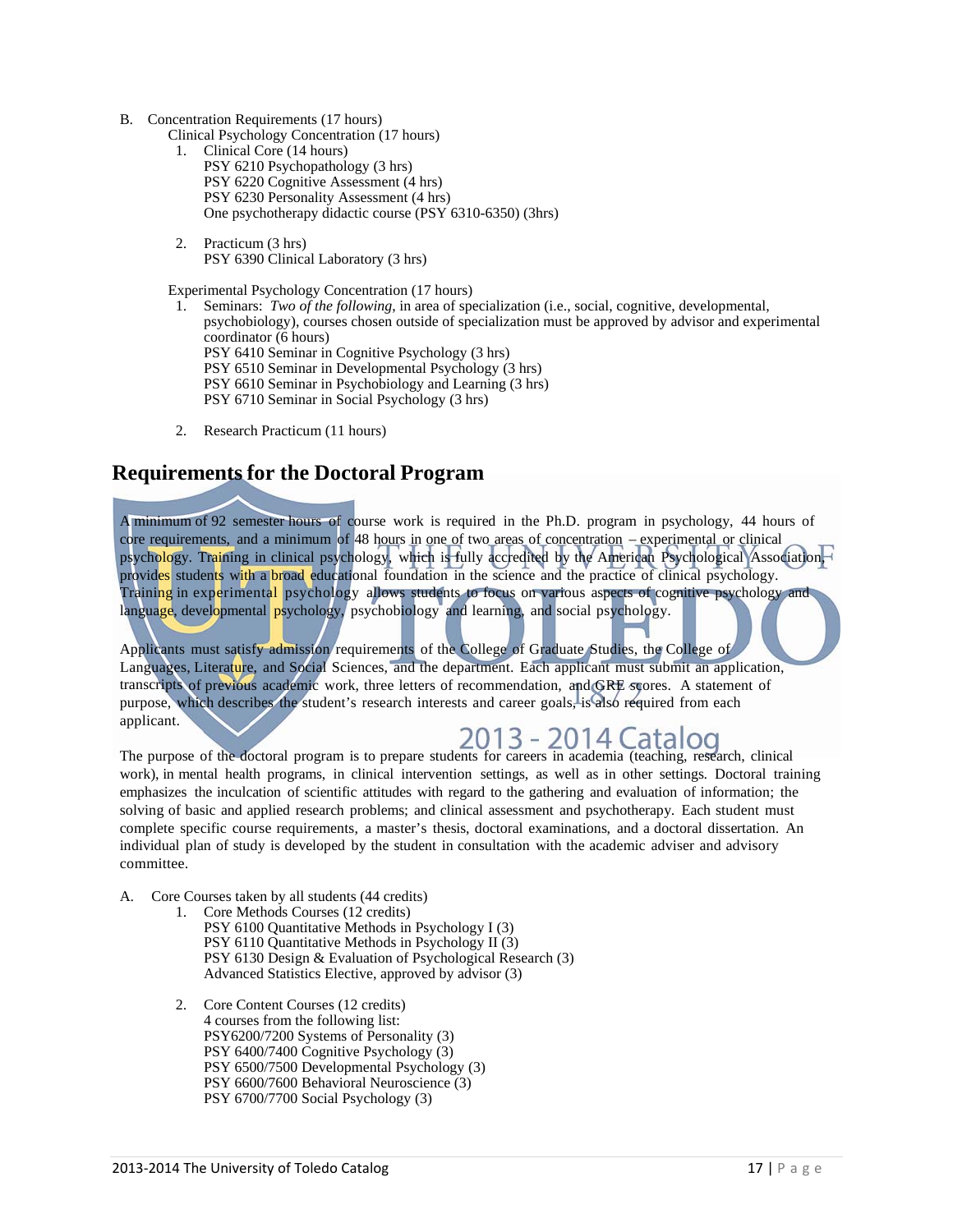\*Students specializing in the clinical area must demonstrate broad exposure to the current body of knowledge and methods in each of these areas. If this is not done through these courses, it must be done (with approval by the advisor and Director of Clinical Training) through a seminar course or other activity at the graduate level with sufficient breadth (e.g., a workshop at a professional conference, online course). This exposure must be documented as directed in the handbook provided to clinical students.

- 3. Research Requirements (20 credits) PSY 6960 M.A. Thesis (6) PSY 8960 Ph.D. Dissertation (14)
- 4. Other

Qualifying Exam passed by committee. Doctoral dissertation passed by dissertation committee. Minimum GPA 3.0 If a student earns a grade of  $C<sub>+</sub>$  or below in a course, that course will not be allowed to fill a requirement. If a student earns a second grade of C+ or below, that student will be dismissed from the doctoral program.

B. Concentration Requirements (48 credits)

### **Clinical Area**

- 1. Systems of Psychology (6 credits) PSY 6260/7260 Professional and Ethical Issues (3) One of the following multicultural courses (3): PSY 6050/7050 or EDP/TSOC 8150
- 2. Clinical Core (14 credits)

PSY 6210/7210 Psychopathology (3)

- PSY 6220/7220 Cognitive Assessment (4)
- PSY 6230/7230 Personality Assessment (4)
- *And at least one* of the following (3):
- PSY 6310/7310 Psychotherapy with Children and Adolescents **PSY 6330/7330 Psychodynamic Therapy** PSY 6340/7340 Cognitive-Behavioral Psychotherapy PSY 6350/7350 Family and Couple Therapy

### 3. Clinical Practica (21 credits)

PSY 6390/7390 Clinical laboratory (3) *At least 18 hours* from the following courses that can be repeated for credit: PSY 6810/7810 Child and Adolescent Therapy Practicum (3) PSY 6830/7830 Psychodynamic Psychotherapy Practicum (3)

- PSY 6840/7840 Cognitive-Behavior Therapy Practicum (3)
- PSY 6850/7850 Family & Couple Practicum (3)

\*With advisor approval, students may substitute one year of clinical practica (6 credits) with research practica in the  $3<sup>td</sup>$  or  $4<sup>th</sup>$  year only.

4. Electives (4 credits)

To be chosen in consultation with and approved by the advisor

5. Other (3 credits) PSY 8940 APA Accredited Clinical Internship

### **Experimental Area**

1. Specialty Seminars (9 credits)

### Seminars should be in area of specialization and approved by the advisor; seminar courses outside of specialization must be approved by advisor and experimental coordinator.

- PSY 6410/7410 Seminar in Cognitive Psychology (3)
- PSY 6510/7510 Seminar in Developmental Psychology (3)
- PSY 6610/7610 Seminar in Psychobiology and Learning (3)
- PSY 6710/7710 Seminar in Social Psychology (3)
- 2. Teaching (3 credits) PSY 7040 Teaching Practicum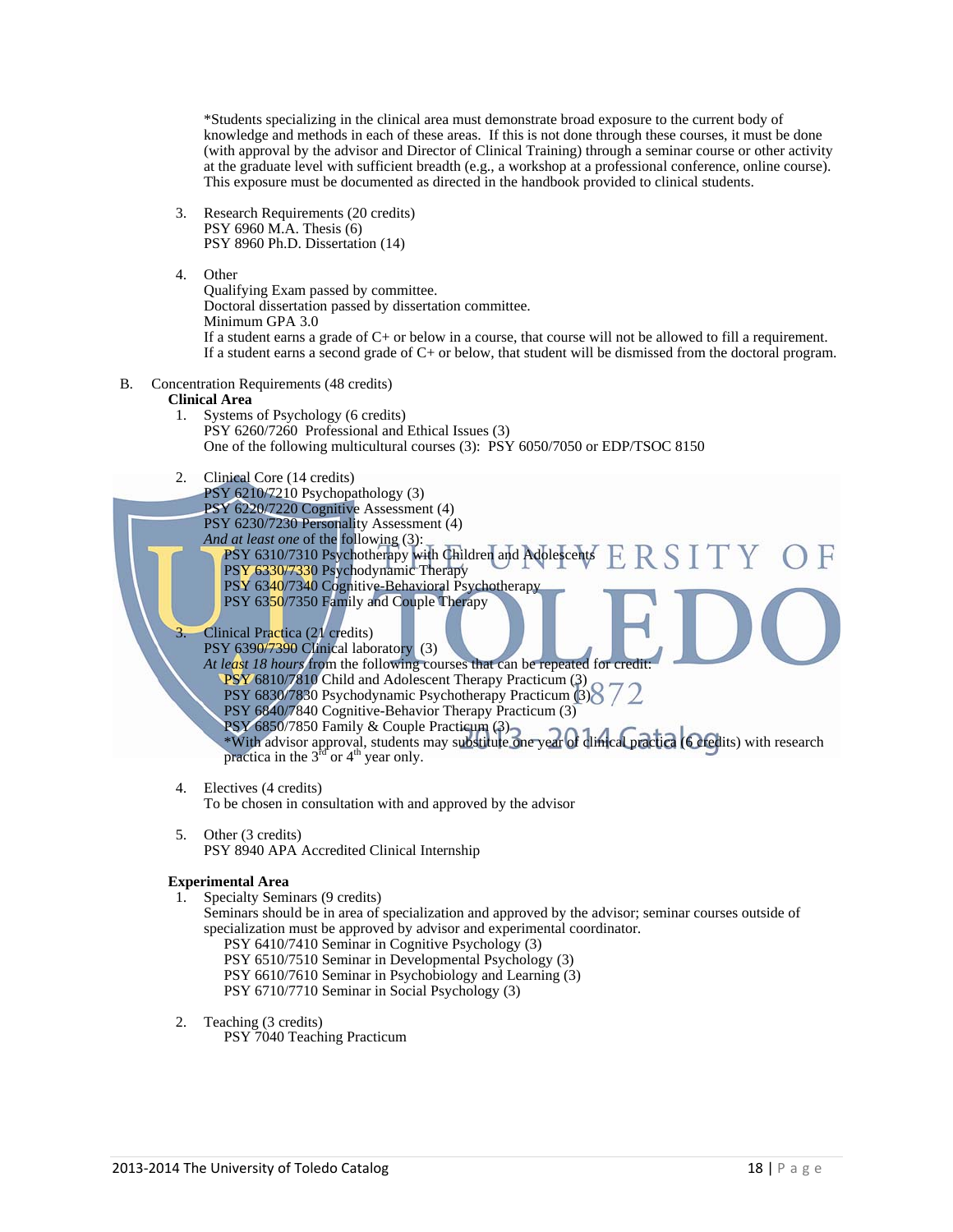- 3. Research Practica (30 credits) PSY 6030/7030 Research Practicum
- 4. Electives (6 credits) To be chosen in consultation with and with approval of the advisor

## **Spatially Integrated Social Science (SISS)**

### *Peter S. Lindquist, Director*

The Spatially Integrated Social Science (SISS) Ph.D. Program is a multidisciplinary degree program offered jointly by a consortium of academic departments in the College of Languages, Literature and Social Sciences that include Geography and Planning, Economics, Political Science and Public Administration, and Sociology and Anthropology. This program is designed around the application of geographic information science, spatial statistics, spatial econometrics and spatial analysis to study the spatial dimension of human and social dynamics, including interaction of individuals and society, government, and market participants.

Students entering this program must have completed a master's degree, preferably in a Social Science discipline. In addition, all students admitted into the program must have completed two courses covering geographic information systems and one course in multivariate statistics. New graduate students who are deficient in these requirements must complete prerequisites prior to entering the program. All students seeking admission are required to provide transcripts, GRE scores, three academic letters of recommendation, and a statement of purpose. All students applying from universities outside of the U.S. are also required to submit TOEFL scores. Completion of the Ph.D. takes up to four years of study beyond the master's degree. The doctoral degree requires 60 semester hours beyond the Master's Degree with 36 course credits and 24 dissertation credits.

## **Requirements for the Ph.D.**

**Course Work**. The doctoral degree requires 60 semester hours beyond the Master's Degree with 36 course credits and 24 dissertation credits. 18 credits (six courses) are mandatory core courses (SISS 7010, 7020, 8010, 8020, 8030,

8040). Two advanced seminar courses (6 credits) selected from SISS 7030, 8150, 8160, 8170, 8180, 8190, 8200, 8210). Two elective courses (6 credits) selected within one of the allied social science departments participating in the program: Geography and Planning, Economics, Political Science and Public Administration, or Sociology and Anthropology. Two additional courses (6 credits) from advanced seminar courses or electives. All courses must be approved by the program director or dissertation advisor. Enrollment for dissertation credit is reserved for the third and fourth years of the program after course work has been completed and the qualifying exam has been passed. Students are eligible to take a minimum of six credits of dissertation in a semester.

**Comprehensive Examination**. A comprehensive examination will be scheduled for the summer following the end of the first year of the graduate program and will cover material presented in the first five core courses of the program. To qualify, a student must have a "B" or better in all five core courses. Upon successful completion of the examination, the student can begin taking the advanced seminars and electives in the second year of residence.

**Dissertation**. Each student must complete 24 credit hours of dissertation (SISS 8960). In the Spring Semester of the second year of residence, students can begin to establish a Dissertation Advisory Committee. Students will also enroll in the final core course (SISS 8040: Research Design). It is during this time that the student should begin to focus on establishing a dissertation topic. A Qualifying Exam will be administered at the beginning of the Fall Semester of the student's third year. The Qualifying Exam will test each student on the basis of their knowledge and skills in the area(s) of their dissertation topic. Upon completion of the qualifying exam, students will prepare a dissertation proposal and defend it by end of semester. Upon successful completion of the defense, each student will work on their dissertation for the remainder of Year 3 and up to Year 4.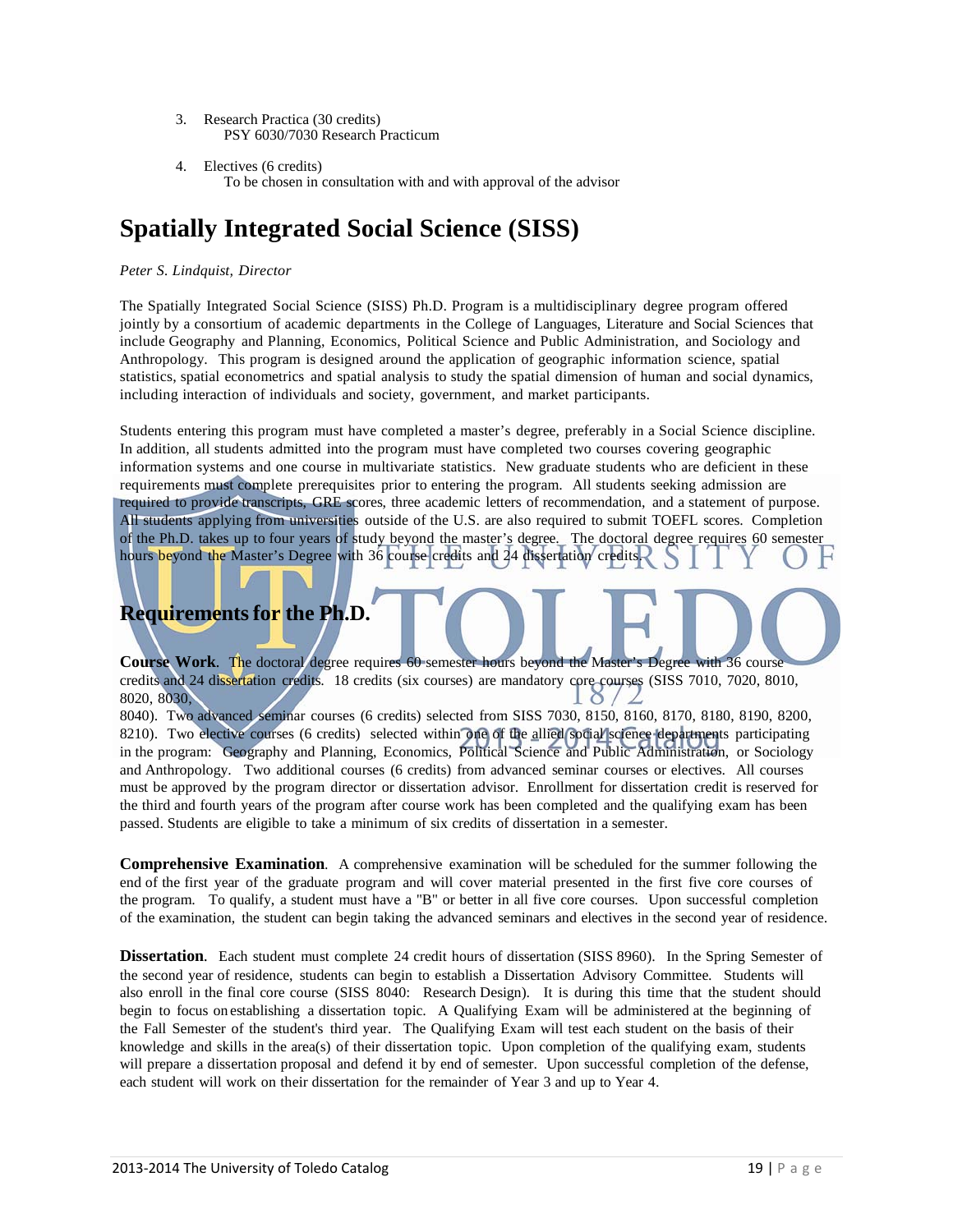## **Department of Sociology and Anthropology**

*Rubin Patterson, Chair Dwight Haase, Graduate Director, Adviser*

### **Requirements for the Master's Program**

Regular admission to the Master of Arts and Master of Arts and Education degree programs in sociology requires meeting the admission requirements of the College of Graduate Studies, including presentation of scores on the aptitude sections of the GRE.

The Master of Arts in sociology requires a minimum of 37 credit hours of study. These hours are made up of required courses in theory, methods, and statistics (see B below); elective course work (see C below); and completion of a thesis, an internship or additional course work (see D  $&E$  below).

The program requirements are:

### A. **Required background courses (0-9 hours)**

(For students who have not completed these or equivalent undergraduate

|    | courses):                                                                                                                       |
|----|---------------------------------------------------------------------------------------------------------------------------------|
|    | SOC 5040 Classical Theory                                                                                                       |
|    |                                                                                                                                 |
|    |                                                                                                                                 |
| Β. | <b>Core courses required of all students (10 hours)</b><br>SOC 6000 Introduction to Graduate Studies in Sociology Manuscription |
|    | SOC 6040 Advanced Sociological Theory or                                                                                        |
|    | SOC 6270 Advanced Social Research Methods                                                                                       |
|    |                                                                                                                                 |

C. **Program electives (21 hours):** These may be completed by choosing from 5000- and 6000-level courses offered in sociology. Students must take a minimum of two of these courses at the 6000 level.

Students in the M.A. degree program may choose to use their elective hours to focus on a substantive area of the discipline. The faculty offers four areas of concentration – health and medicine; class, race and gender; law and society; and social change/ globalization.

D. **Thesis/Internship/Course Work:** Students may choose to complete a thesis (six hours), an internship (six hours) or six additional hours of course work with adviser approval. Organized and presented in a fashion consistent with College of Graduate Studies guidelines, the master's thesis is an original piece of research developed in collaboration with a full-time member of the departmental faculty who serves as thesis committee chair. Two additional full- time faculty members (at least one of whom is a member of the departmental faculty) may also serve as advisers to the student and are members of the thesis committee. Students should enroll in SOC 6960 for thesis credit; these hours will be graded on a S/U basis.

Students selecting the internship must develop this option in concert with two members of the full-time faculty, one of whom will serve as chair. A third member of the committee will come from the field in which the internship is located. Examples of internship settings include community organizations, health facilities, criminal justice facilities and government offices. Internships must place students in a position to make sociological observations about the setting. These observations will be the basis for an internship report to be filed with the graduate adviser, after approval by the internship committee. Students should enroll in SOC 6940 to receive credit for the internship; these hours will be graded on a S/U basis.